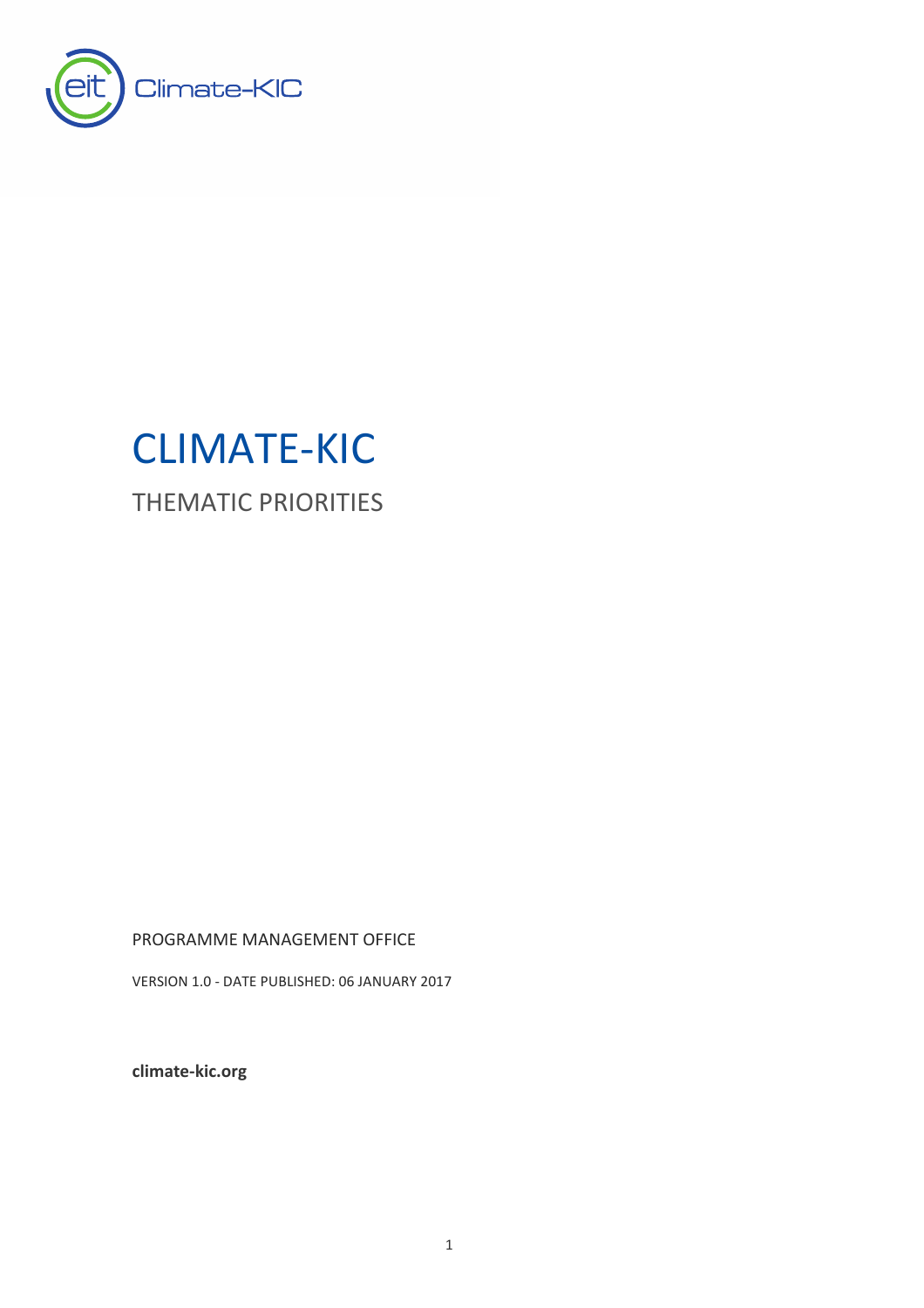

## <span id="page-1-0"></span>**Contents**

| 2.2 |  |
|-----|--|
| 2.3 |  |
| 2.4 |  |
|     |  |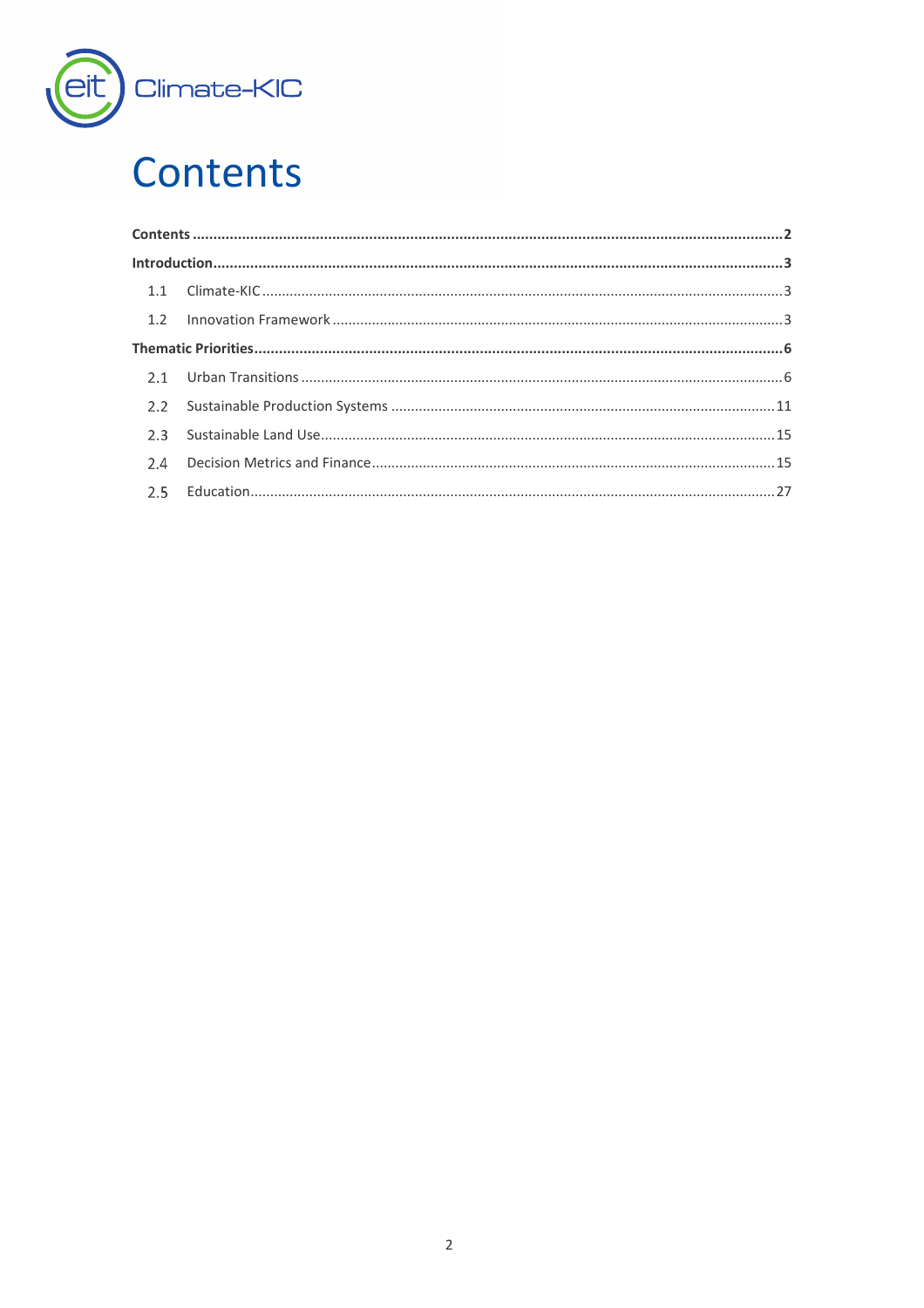

## <span id="page-2-0"></span>Introduction

This Thematic Priorities document captures and summarises the state-of-play in the priorities of Climate-KIC to provide a stable reference point for upcoming programme calls. Anyone in the Climate-KIC community considering applying to Climate-KIC programmes or sub-programmes should read the Thematic Priorities document and ensure that their proposal aligns with the latest Thematic Priorities. In order to balance relevance with stability, we will update the Thematic Priorities document twice per calendar year.

## <span id="page-2-1"></span>1.1 Climate-KIC

Climate-KIC is the world's leading public-private partnership addressing climate change mitigation and adaptation through innovation. It is one of six Knowledge and Innovation Communities (KICs), supported by the European Institute of Innovation and Technology (EIT), that provide a unique model of innovation to address key societal challenges, benefit the economy, create new jobs and enhance the entrepreneurial culture of Europe. Climate-KIC's mission is to **bring together, inspire and empower a dynamic community to build a zero carbon economy and climate resilient society**. Our vision is to enable Europe to lead the global transformation towards sustainability.

## <span id="page-2-2"></span>1.2 Innovation Framework

With a mission to bring together different innovation actors in the pursuit of innovation we aim to achieve economic, climate mitigation and climate adaptation impact. To achieve this, we define innovation as:

#### *Innovation is the application of new ideas to meet market needs.*

To Climate-KIC, innovation only happens when an idea is sustainably applied to fulfil the need. The Climate-KIC Innovation Framework outlines the programmes through which Climate-KIC engages and supports its community in the pursuit of innovation:

**Thematic Priorities** – assess innovation demand and challenges to identify where the impact potential lies.

**Ideator** – source and refine ideas to identify innovation opportunities that can be exploited.

**Accelerator** – model and validate the innovation outcome to articulate and strengthen the proposition, attracting key stakeholders.

**Demonstration** – put the theory and groundwork into practice, showing that the innovation can achieve the intended outcome.

**Scaler** – scale up, scale out, replicate and connect to deliver meaningful mitigation and adaptation impact.

**Graduate, Business, Online Education** – build the human capital, enabling the process of innovation.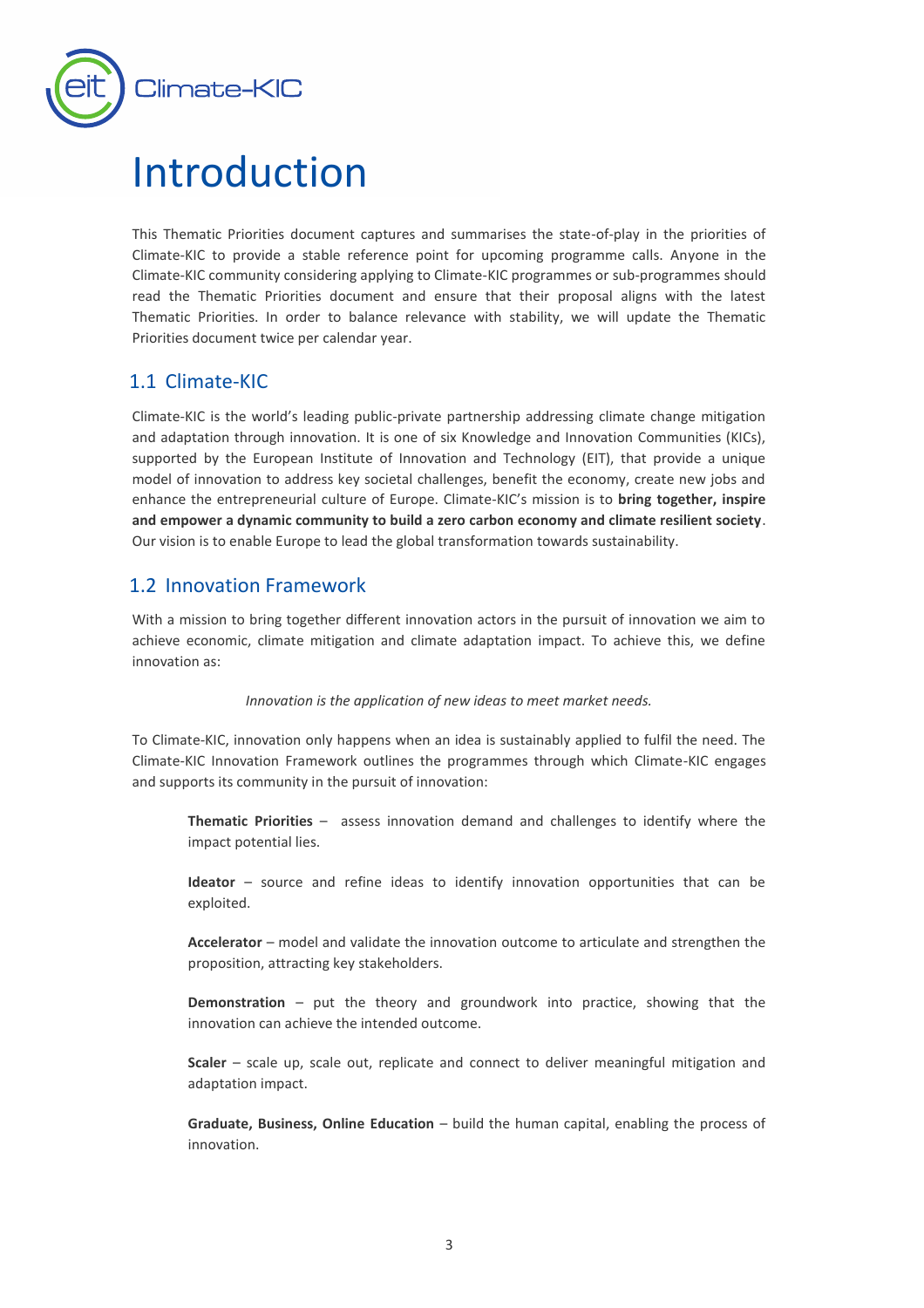

The Thematic Priorities programme has particular significance as this programme shapes all our other programmes. Through engaging with our community and beyond we assess the market needs, understand the demand and consider the innovation challenges, in order to set a direction that has the potential to deliver most impact. It is a direction that is evolving and refining as we learn from our community and the innovation we support.

The following 2017 schedule outlines when the Thematic Priorities will be released and the key programmes intakes in 2017.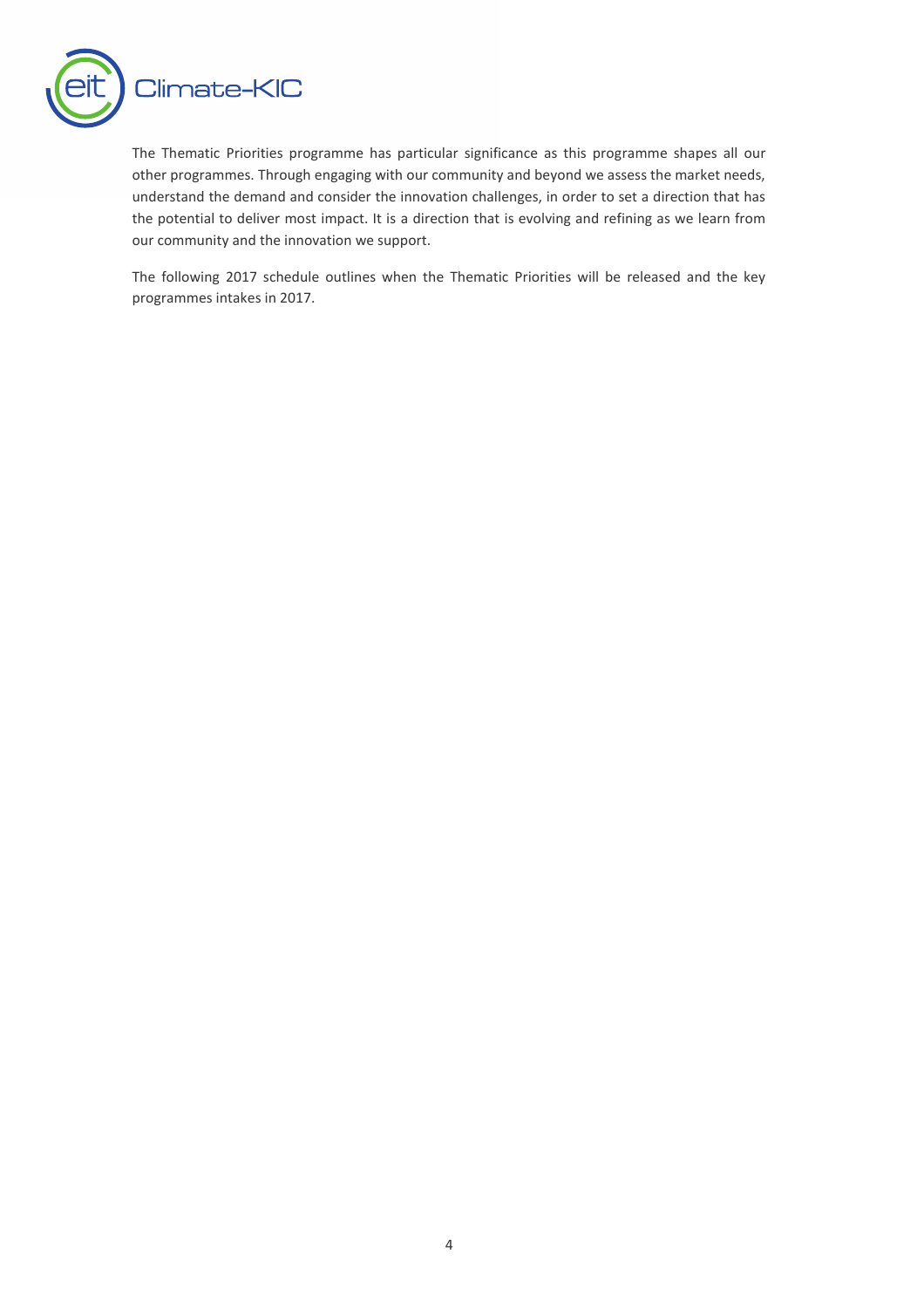

## 2017 Climate-KIC Intake Schedule

|                       | Quarter                               |                                                                                                                                                    |                                                                      |          | Q1 |                                            |       |  |                                                        |       |  |  | Q <sub>2</sub> |                                                                  |  |                                                        |  |      |  |  | Q <sub>3</sub>                                         |           |         |  |  |  | Q4       |  |          |
|-----------------------|---------------------------------------|----------------------------------------------------------------------------------------------------------------------------------------------------|----------------------------------------------------------------------|----------|----|--------------------------------------------|-------|--|--------------------------------------------------------|-------|--|--|----------------|------------------------------------------------------------------|--|--------------------------------------------------------|--|------|--|--|--------------------------------------------------------|-----------|---------|--|--|--|----------|--|----------|
|                       | Month                                 |                                                                                                                                                    |                                                                      | February |    |                                            | March |  |                                                        | April |  |  | May            |                                                                  |  | June                                                   |  | July |  |  | August                                                 | September | October |  |  |  | November |  | December |
|                       | Week No<br><b>Thematic Priorities</b> | 1 2 3 4 5 6 7 8 9 10 11 12 13 14 15 16 17 18 19 20 21 22 23 24 25 26 27 28 29 30 31 32 33 34 35 36 37 38 39 40 41 42 43 44 45 46 47 48 49 50 51 52 |                                                                      |          |    |                                            |       |  |                                                        |       |  |  |                |                                                                  |  |                                                        |  |      |  |  |                                                        |           |         |  |  |  |          |  |          |
|                       |                                       |                                                                                                                                                    |                                                                      |          |    |                                            |       |  |                                                        |       |  |  |                |                                                                  |  |                                                        |  |      |  |  |                                                        |           |         |  |  |  |          |  |          |
|                       | Theme Priorities Document Issued      | Priorities 1: For Q1/Q2 intakes                                                                                                                    |                                                                      |          |    | Priorities 2: For Q3/Q4 intakes            |       |  |                                                        |       |  |  |                |                                                                  |  |                                                        |  |      |  |  |                                                        |           |         |  |  |  |          |  |          |
|                       | Knowledge Contribution Intakes        |                                                                                                                                                    |                                                                      |          |    | KC Intake 1<br>KC Intake 2                 |       |  |                                                        |       |  |  |                |                                                                  |  |                                                        |  |      |  |  |                                                        |           |         |  |  |  |          |  |          |
|                       | Ideator                               |                                                                                                                                                    |                                                                      |          |    |                                            |       |  |                                                        |       |  |  |                |                                                                  |  |                                                        |  |      |  |  |                                                        |           |         |  |  |  |          |  |          |
|                       | Pathfinder Intake Deadlines           | Pathfinder 2: Focus Areas identified in Priorities 1<br>Pathfinder 1: Focus Areas identified in Priorities 1                                       |                                                                      |          |    |                                            |       |  |                                                        |       |  |  |                | Pathfinder 3: Focus Areas identified in Priorities 2             |  |                                                        |  |      |  |  |                                                        |           |         |  |  |  |          |  |          |
|                       | <b>Other Activities</b>               | -One-off Ideator intakes, please contact Climate-KIC for more details-                                                                             |                                                                      |          |    |                                            |       |  |                                                        |       |  |  |                |                                                                  |  |                                                        |  |      |  |  |                                                        |           |         |  |  |  |          |  |          |
| Common                | Accelerator                           |                                                                                                                                                    |                                                                      |          |    |                                            |       |  |                                                        |       |  |  |                |                                                                  |  |                                                        |  |      |  |  |                                                        |           |         |  |  |  |          |  |          |
| Programme<br>Calendar | Partner Accelerator Intake Deadlines  |                                                                                                                                                    |                                                                      |          |    |                                            |       |  | Accelerator 1 - Focus Areas identified in Priorities 1 |       |  |  |                |                                                                  |  | Accelerator 2 - Focus Areas identified in Priorities 1 |  |      |  |  | Accelerator 3 - Focus Areas identified in Priorities 2 |           |         |  |  |  |          |  |          |
|                       | Start-up Accelerator Intake Deadlines | Local Startup intakes-                                                                                                                             |                                                                      |          |    |                                            |       |  |                                                        |       |  |  |                |                                                                  |  |                                                        |  |      |  |  |                                                        |           |         |  |  |  |          |  |          |
|                       | <b>Demonstrator</b>                   |                                                                                                                                                    | Demonstrator 1: Focus Areas identified in Priorities 1               |          |    |                                            |       |  |                                                        |       |  |  |                | Demonstrator 2: Focus Areas identified in<br><b>Priorities 2</b> |  |                                                        |  |      |  |  |                                                        |           |         |  |  |  |          |  |          |
|                       | <b>Scaler</b>                         |                                                                                                                                                    |                                                                      |          |    |                                            |       |  |                                                        |       |  |  |                |                                                                  |  |                                                        |  |      |  |  |                                                        |           |         |  |  |  |          |  |          |
|                       | Common Scaler Programme               |                                                                                                                                                    |                                                                      |          |    | Opportunities Intake 1<br>Solutions Intake |       |  |                                                        |       |  |  |                | Opportunities Intake 2                                           |  |                                                        |  |      |  |  |                                                        |           |         |  |  |  |          |  |          |
|                       | Open Scaler                           |                                                                                                                                                    | -One-off Scaler intakes, please contact Climate-KIC for more details |          |    |                                            |       |  |                                                        |       |  |  |                |                                                                  |  |                                                        |  |      |  |  |                                                        |           |         |  |  |  |          |  |          |

Indicative schedule - please refer to the Climate-KIC website for more details on 2017 calls and intake deadlines.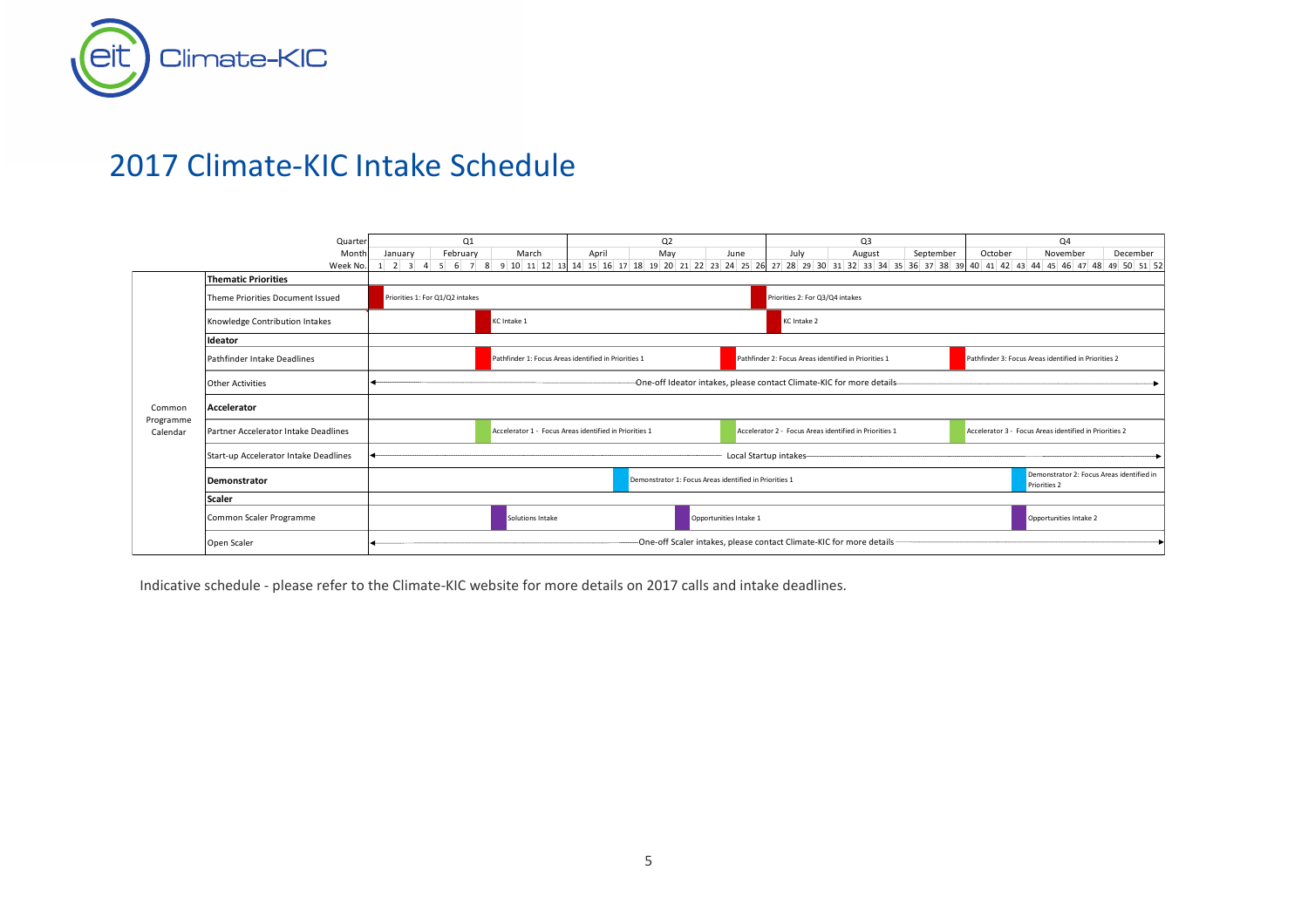

## <span id="page-5-0"></span>Thematic Priorities

Climate change is hugely complex and affects all aspects of society and the economy. Guided by world-class IPCC climate science, Climate-KIC breaks climate change down into the issues and actions that need to be taken at a sectoral level in order to mitigate, adapt and build resilience. These sectors are analysed to understand where they are now on mitigation and adaptation, and where sectors need to go to achieve their climate targets. Climate-KIC understands where sectors are struggling (market needs), which mechanisms are needed to mitigate, adapt and build resilience and how innovation can help (supply) and facilitates this connection.

The sector analysis sets out a strategy  $-$  topics are chosen by the themes to guide innovation, whereby public, private and academic interests coalesce around the most strategic points of work. We want innovative ideas, but they must also be relevant and practical for sectors, and demonstrate significant climate impact.

Through each edition of the Thematic Priorities document, our Climate-KIC Themes declare the areas of interest for forthcoming Climate-KIC innovation calls.

## <span id="page-5-1"></span>2.1 Urban Transitions

Climate change and the demands of booming urban populations pose a major challenge for infrastructure, buildings, energy supply, water systems and drainage, sanitation, waste management, housing and mobility. Cities need to be able to deal with climate risks and impacts (flooding, temperature rise, urban heat islands) and move to more sustainable, zero-carbon and resilient 'circular' pathways. The onus is on cities to improve air quality, reduce emissions, waste and resource use, and at the same time promote wellbeing, public health and social balance resulting in 'restorative' cities. Meeting these ambitions will demand trillions of investment, and innovation in systemic thinking, governance and financing. This is a major opportunity for a new, sustainable market to emerge harnessing the creativity, skills and economies of scale that exist within urban environments to produce new systemic solutions. Climate-KIC's Urban Transitions catalyses urban transformation through collaboration and systemic innovation across infrastructure, governance and investment (in collaboration with Climate KICs Decision Metrics and Finance theme).

## Key Activities

- **Integrated and Systemic Innovation**: Urban Transitions fosters innovation that synergises city systems and infrastructure on the following principles: district proximity, connectivity and efficiency; circular economy and waste as a resource; novel data architecture and management to support smart and responsive technologies.
- **Smart and Sustainable Development**: Urban Transitions makes the case for smart, sustainable development through articulating new models of value, and visualising and making sense of complex data. Urban Transitions demonstrates how one 'engagement' can be more efficient and have multiple outcomes and benefits.
- **Education, Facilitation and Capacity Building**: Urban Transitions facilitates, catalyses and enables collaboration, bringing diverse and competing stakeholders together. It is a beacon for best practice and knowledge in urban transformation. For the programme to have greatest impact a new 'benefits first' approach will be adopted putting the citizen at the centre of the programmes. For example, 'carbon reduction' is not as successful in mobilising a community as say; parks, nature based solutions, air quality improvement or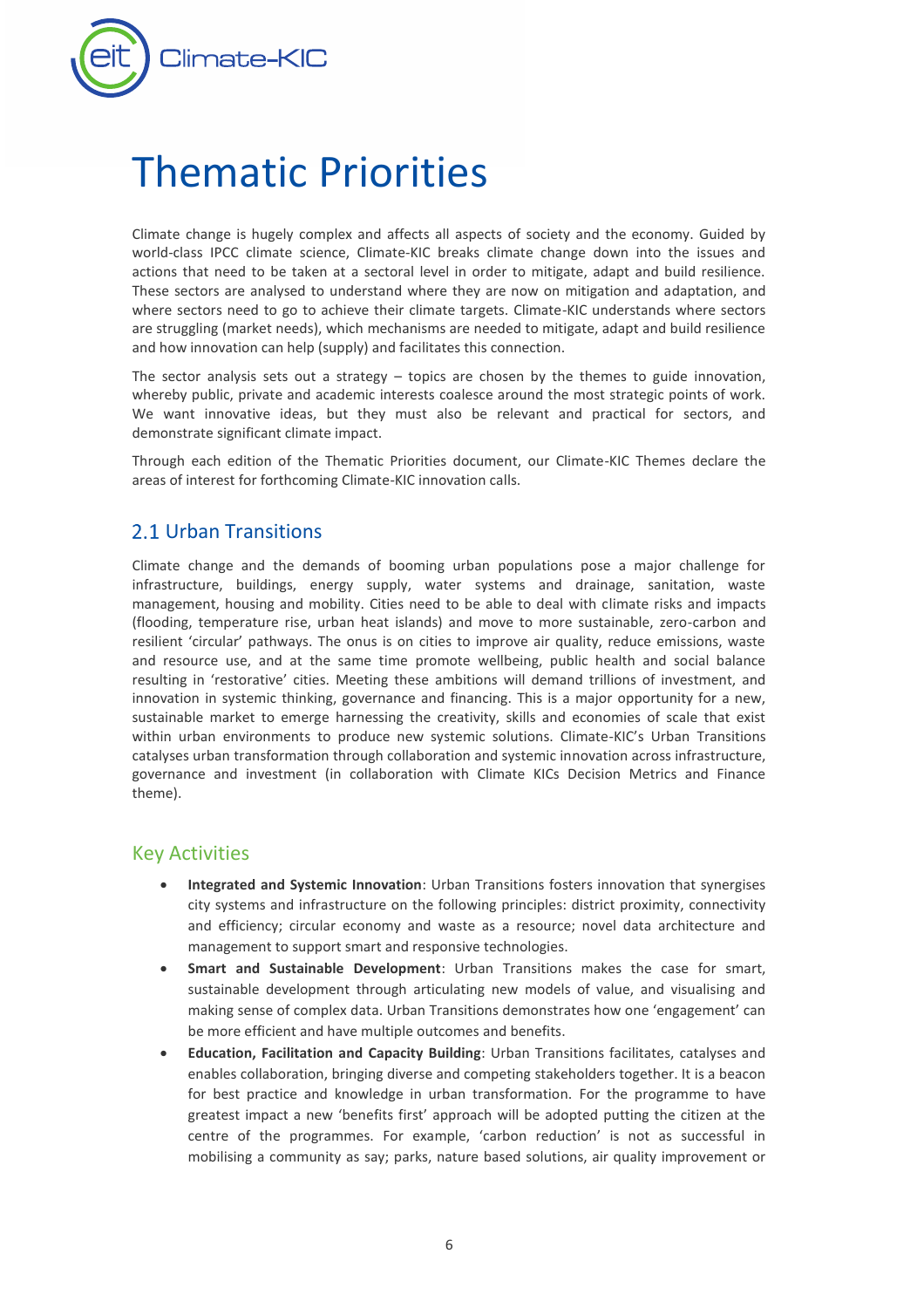

building comfort. For example, 'carbon reduction' is not as successful in mobilising a community as say; parks, nature based solutions, air quality improvement or building comfort.

## Priorities 2017

The purpose of all the work of Urban Transitions is Systemic Innovation. The aim is to unlock the market failures in the built environment. The scope is broad and the landscape full of competing players so it is important that the Urban Transitions theme narrows the scope and aligns with the right partners and collaborators to unlock the biggest opportunities. For 2017 the theme is focussing on the following priorities.

#### **A. Deep Retrofit<sup>1</sup>**

-

Buildings are key to a low-carbon future, as a high proportion of emissions (over 50%) occur in buildings, and some of the strongest carbon abatements business cases exist in this sector (see marginal abatement cost curves by Carbon Trust, McKinsey et al). The climate change targets set out under the Paris Agreement cannot be achieved without decarbonizing the building sector, which according to IPCC, is responsible for about one third of global GHG emissions. Existing buildings represent significant energy saving opportunities because their performance level is frequently far below current efficiency potentials. The European refurbishment rate has been around 0.3% for the last 20 years, despite concerted efforts to improve it over the past ten years through EU climate and energy strategy. In order to achieve its 2050 building sector target however, the EU needs to achieve a building refurbishment rate of around 3% per year, with that refurbishment being deep retrofit. In order to accelerate the retrofitting rate across Europe Urban Transitions is looking for innovations in the following areas:

- 'Deep' retrofit solution packages aiming for zero on the meter- covers fabric, heating and cooling, optimisation and renewable generation.
- New business models to unlock retrofit at scale ability to monetise future savings through; PPPs, EPC's, leasing, monetising benefits.
- Supply chain integration particular off site to allow retrofit at scale
- Health and wellbeing as a tool to enable the take up of the use of natural (low carbon / sustainable) materials and passive low energy design<sup>2</sup>.
- Performance gap to address the gap between design prediction (utilities) and actual a combination of behavioural, accuracy of design, and assumptions made (regulated and regulated loads).

#### **B. Transforming Districts into Smart and Sustainable Neighbourhoods<sup>3</sup>**

Cities, with swelling populations, have a particularly complex climate challenge. They must reduce environmental impact and build resilience. Globally, many cities have committed to ambitious climate goals. But most are struggling to bridge the gap between their aspiration

<sup>1</sup> See also Building Technologies Accelerator Multi Annual Plan for further supporting information on deep retrofit.

<sup>&</sup>lt;sup>2</sup> Research by World Green Building Council BCO and others shows that health and wellbeing and the link to productivity is a bigger driver for businesses to engage in the carbon reduction / sustainability agenda. Businesses typically spend 90% of their annual costs on staff salaries and staff related costs and there is an increasing relationship between the environmental quality of space and retention, productivity and brand value.

<sup>&</sup>lt;sup>3</sup> See also Smart Sustainable Districts Multi Annual Plan for further supporting information.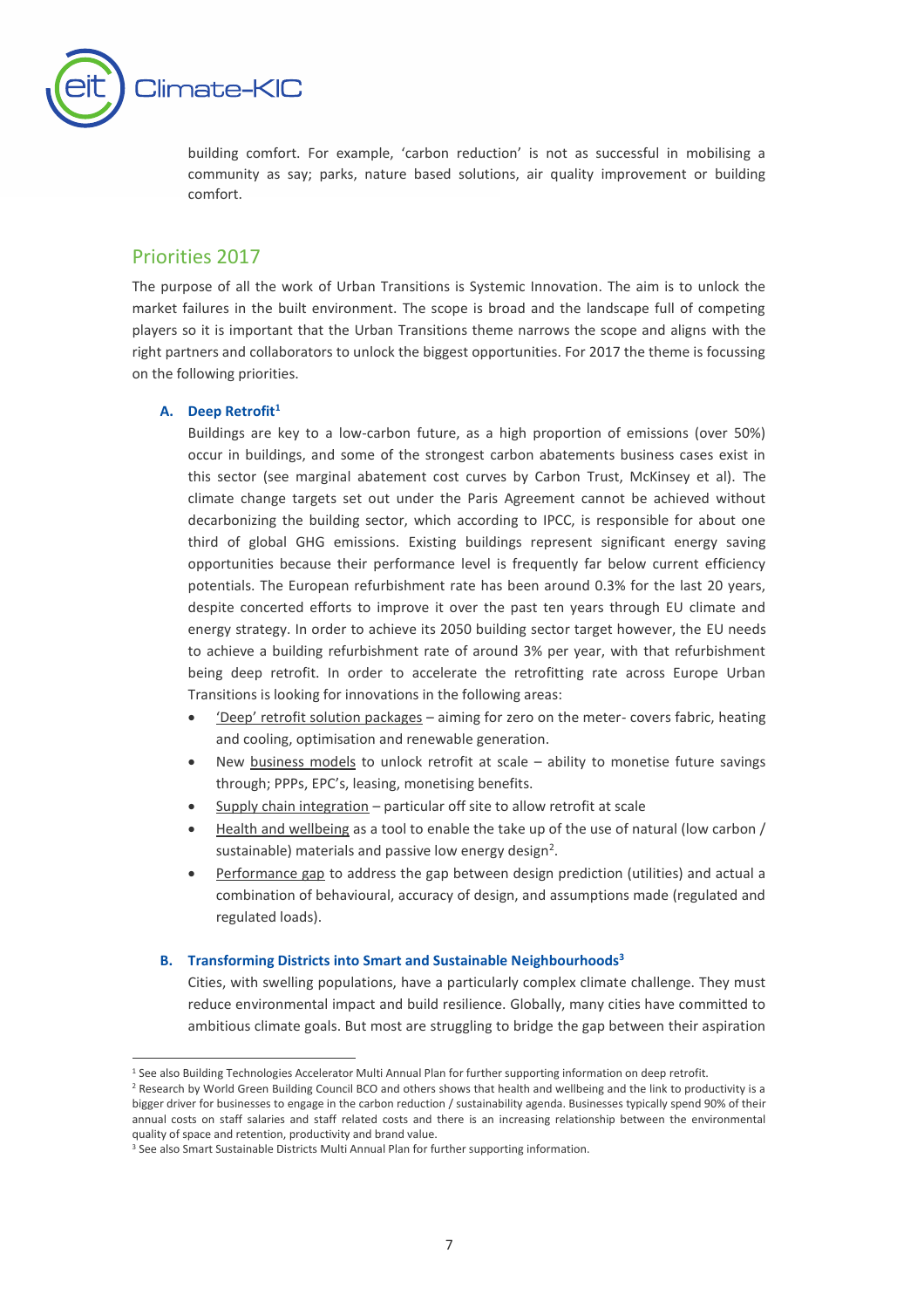

and the practical steps that lead to measurable impact. This is where districts come in. Districts have the autonomy, and are an effective unit of scale at which to test integrated systems that can help accelerate sustainability and meet climate goals.

Integrating Systems – Systemic Innovation: Integrating systems such as building functions, energy or mobility can enhance environmental performance. Such technologies and approaches – district heating, smart grids, demand management and resource sharing – already exist but a lack of joined-up policy and implementation frameworks can be a barrier. At the district level, however, it's possible to test out the new models of financing and contracting, joint ventures, partnerships, community engagement or novel governance models that this integration demands.

Climate-KIC's Smart Sustainable District developments are guided by the concept of 'factor four'. This is the idea of leveraging twice the value with half the resources. As well as enhancing environmental performance, goals can include local job creation, boosting local business, improving community participation or inspiring new patterns of citizen behaviour.

The Smart Sustainable Districts Process: Conventional green development strategies tend to be led by master developers or agencies, but district developments require wider collaboration. SSD brings together consortiums of policymakers, local municipalities, utilities, private developers, innovation experts, sustainability specialists and citizen groups. Districts undertake a multi-stage process:

- First, they determine **priorities, strategies and opportunities**. Some of the recurring priorities across districts are: energy (big scale energy optimisation across buildings & retrofit, district heating, smart grids), blue green infrastructure (flooding and precipitation, reducing heat islands, restorative regeneration), mobility (electric vehicles/bikes, mobility as a service), citizen engagement, data (open data platforms), master planning/operational efficiency, peer learning.
- They then identify tangible **'factor four' outcomes** from cross-sector synergy, either through demonstrating unconsidered benefits, or through bringing in new data and modelling scenarios.
- SSD makes the business case for sustainability, achieving environmental, social and economic outcomes.
- The last phase of the process is about **managing, evaluating and refining the proposition**. Districts do this through sharing best practice, integrating and layering project data, by understanding interactions, and applying new techniques.

Join Smart Sustainable Districts: There are currently nine districts within the SSD network: Rotterdam's Stadshaven Harbour, Utrecht The New Centre, London's Queen Elizabeth Park, Paris' Les Dock de Saint-Ouen, Gothenburg's Johanneberg, Malmö southeast, Berlin Moabit West, Helsinki's Kalasatama and Copenhagen Energy Block. In 2017 we have two focus areas: Firstly, Smart Sustainable Districts is looking to expand globally and invite more districts to join the programme with specific focus on developing a more balanced portfolio across all of Europe. Secondly, to deepen the systemic innovation process, so that a set of training materials can be developed to form part of a wider knowledge service. Moreover,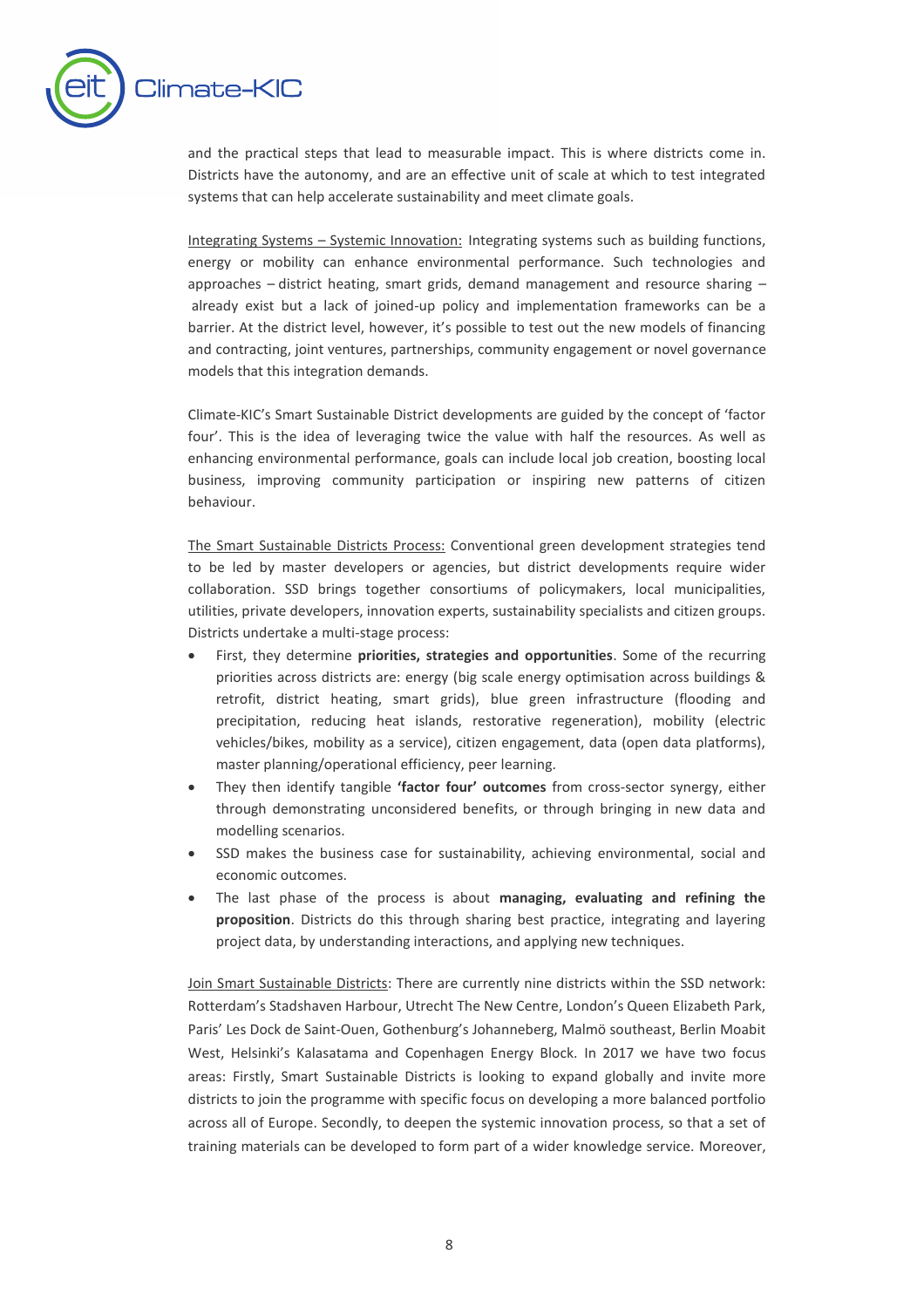

Urban Transitions is eager to support innovations that can be demonstrated and scaled up across our district network tackling the priorities and opportunities outlined above.

#### **C. Mobility**

Cities are the main drivers of global mobility demand as a result of direct passenger transport activity within and among urban areas, as well as indirectly through the freight activity needed to meet the demand for goods of city residents. At the same time transport continues to be one of the largest  $CO<sub>2</sub>$  emitters and a considerable source of air pollution, noise accidents and physical barriers which affects citizen's quality of life. A modal shift away from personal transport is vital to achieve the Two Degree Scenario in transport.

The International Energy Agency's (IEA) recognises that urban density gives potential opportunities for cities to curb transport-related carbon emissions by shifting activity to public transport, walking and cycling and by gradually adopting more efficient low carbon vehicles. Furthermore, cities are also important test beds for the penetration of advanced transport technologies such as new concepts like 'Mobility as a Service', the incorporation of ICT into urban transport and the deployment of battery electric vehicles as well as a key test-bed for new policy tools and procurement possibilities by transport authorities.

Against this background Urban Transitions is looking for innovations that address the following aspects:

- Cities are important test beds for the penetration of new and emerging concepts like 'mobility as a service.'
- Avoiding journeys where possible  $-$  by, for example, densifying urban landscapes, sourcing localized products, internet shopping, restructuring freight logistics systems, and utilizing advanced information and communication technologies (ICT).
- Address barriers to modal shift towards cycling and walking by, for example, systemic investments in walking and cycling road infrastructure, linked with public transport options – and promote the benefits of physical activity unlocking the value for health and well-being.
- Shift citizens onto public transport by minimizing travel time and distance, improving its reliability and effectively incorporate ICT into its activities and rewarding its use.
- Provide cities with transport assessment frameworks for deciding which mobility options to promote, social cost benefit models including health effects to address prioritisation of investments and interventions in the urban fabric.
- Tackling emissions from lorries, vans, diesel taxis and buses is a key aspect of any thorough low carbon mobility strategy. This issue is given increasing salience by the growing concerns over air quality and its effects on public health and large scale shift to electrification.

#### **D. Blue Green Infrastructure (Nature Based Solutions)**

Blue and green infrastructure are playing a key role in addressing challenges related to climate change. In cities extreme temperatures and weather are occurring with increasing frequency. The effects of urban heat islands and uncontrolled or inadequately planned urbanisation are amplifying the combined stresses on urban life. The restoration and redevelopment of integrated 'blue' and 'green' infrastructure could help to reduce the impact of such events and simultaneously increase the value of the land.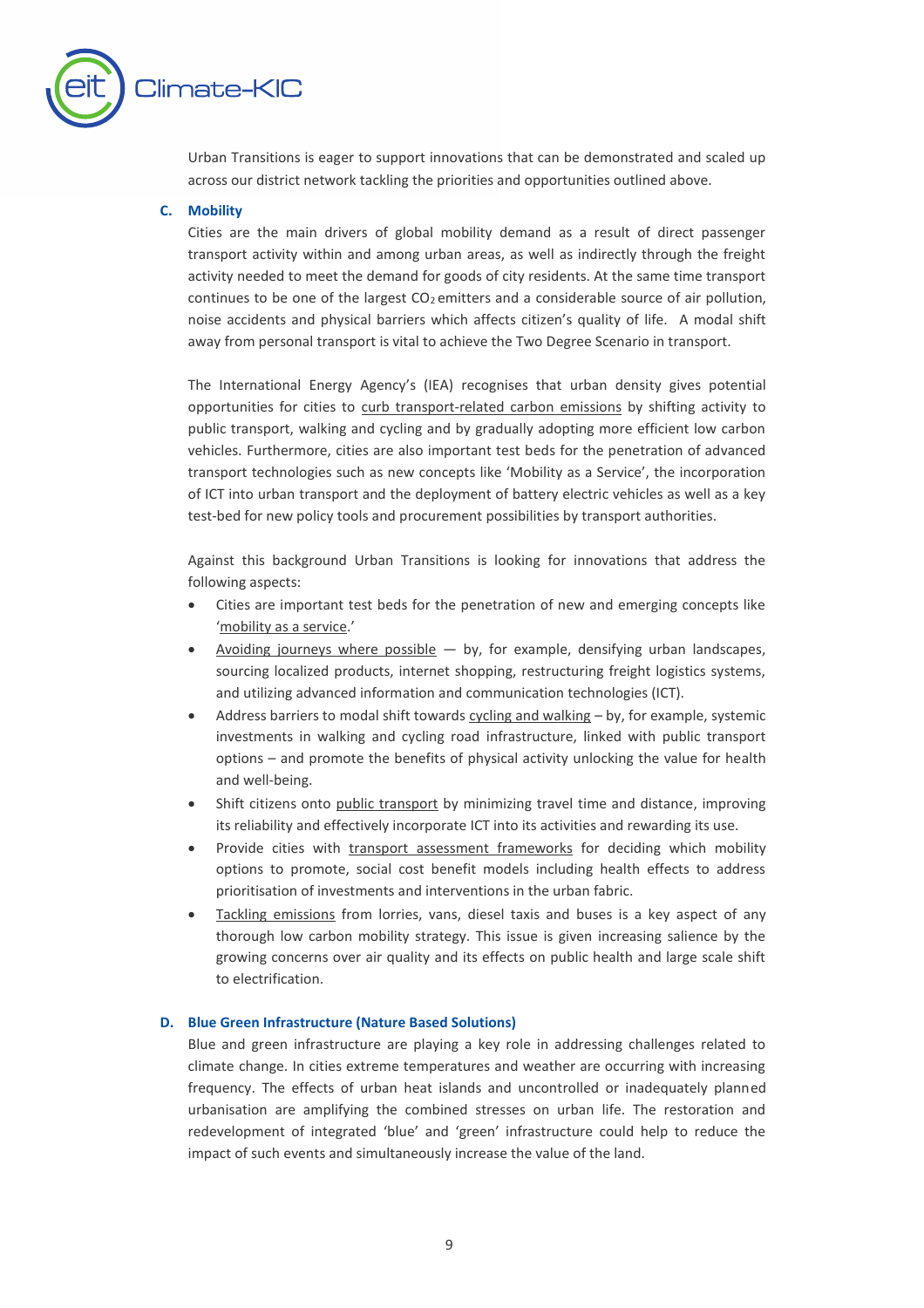

Nature based solutions are natural, service providing infrastructures that are often more resilient and more capable of meeting social environmental and economic objectives than 'grey infrastructure'. City decision makers, urban planners and water engineers should consider how water systems and vegetated areas can be better integrated together to make cities more habitable and resilient in spite of climate change. Blue Green Infrastructure is forming one of the key pillars of Urban Transitions' portfolio going forward. Areas where needs have been identified are:

- Future proofing improving the resilience of cities by for example reducing urban heat islands, flooding protection and adaption to peak pressures in city water systems.
- Combined water systems by for example coupling surface water run-off reductions and waste water recycling into a single system.
- Biodiversity improvement in cities to act as carbon sinks, improve air quality flora and fauna through for example the use of green rooves, pocket parks, and living walls and urban farming, as green-blue infrastructure delivery mechanism.

#### **E. Cross-Cutting Topics**

Climate change is a societal challenge that necessitates a broad response encompassing all layers of society. There is an increasing recognition that the transition to a low carbon city requires transforming embedded daily practices within institutions and individual citizens, changing the behaviours of energy consumers, developers, transport users as well as organisations. In 2017 Urban Transitions wants to promote:

- Finance:
	- New financial models to unlock retrofit at scale.
- Legislation and regulation:
	- Regulatory interventions to spur the deep retrofit rate and circular economy practices working for example with the bodies that set minimum building performance regulations for the EU member states and voluntary BS and CEN codes.
	- Closer liaison with bodies that set green building certifications such as BRE (BREEAM), Well standard, IEA, Passivhaus, Edge, etc.
- Health:
	- Closer liaison with Health KIC / EIT Health to unlock health and wellbeing benefits.
- Capacity Building:
	- Workshops, schools and training materials that promote behaviour change amongst practitioners and 'prosumers'.

**Proposals that are addressing additionally systemic thinking, circular economy, health and wellbeing, or big data for better outcomes will be looked upon more favourably.**

## Case Studies

For case studies pleas[e download the Urban Transitions booklet.](http://www.climate-kic.org/wp-content/uploads/2015/09/161031_CIS_2016_Brochure_Urban_Transitions_A4_100DPI.pdf)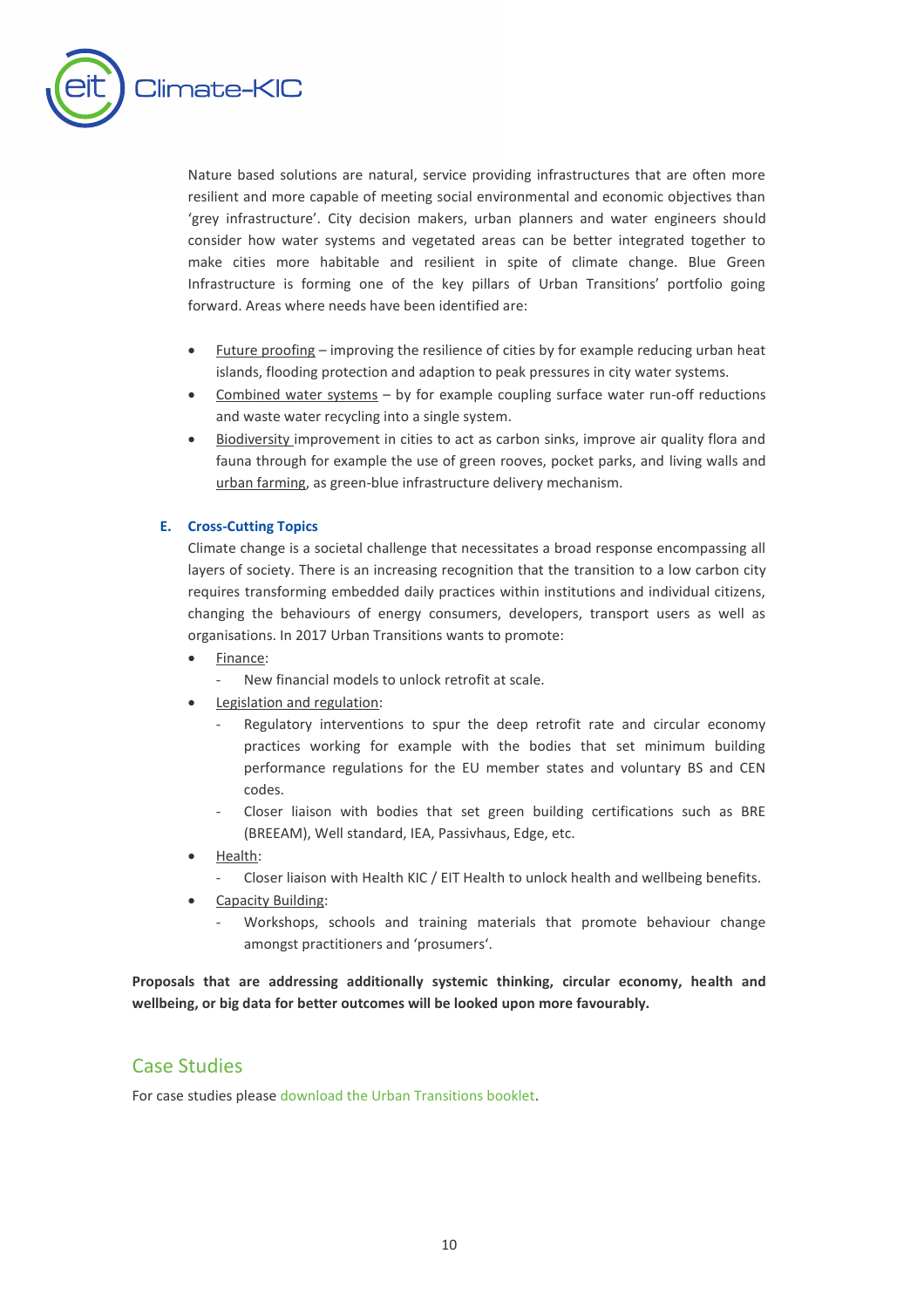

## <span id="page-10-0"></span>2.2 Sustainable Production Systems

The dominant take-make-dispose model of production and consumption represents a high level of inefficiency in resource use. In the face of climate change and increasing vulnerability in supply chains, there is a need to design out emissions and waste, optimize and share resources, develop synergies between industrial systems and build resilience.

Climate-KIC's Sustainable Production Systems theme is building a new foundation for industry in Europe, fostering innovation that decouples economic growth from unsustainable resource use and greenhouse gas emissions. We develop and champion climate-friendly and economically viable circular models of manufacturing that will deliver a carbon-neutral European economy.

### Key Activities

- Alternative Feedstocks: We identify alternative feedstock for industrial processes, substituting raw materials with secondary ones, processed with low carbon, renewable sources. We foster innovation that designs waste out of systems by channelling byproducts back into the value chain.
- Closing the Loop and Zero Waste Systems: Our closed-loop approach yields material and energy exchange, and a sharing of assets. Our goal is to add value among stakeholders. We demonstrate the positive impact of co-creation, shifting efforts away from singular gains towards cross-industry and cross-sectorial collaboration.
- Linking Up and Downstream: We connect upstream (B2B) manufacturing industries in the chemicals and metal sector with the industries where there is the highest demand for their products in the consumer markets (B2C) – from mobility and household appliances to consumer electronics, packaging, fabrics and clothing. We work with recycling and waste management operators, interlinking markets for secondary resources and creating closed material cycles.

## Priorities 2017

We would like to support **innovation ideas that accelerate multi-stakeholder and cross-industry innovation with the biggest climate and business impact, reflect the principles of circular economy,** implying lifecycle thinking, a material and/or energy exchange or sharing of assets and lead to an added value among different stakeholders. Depending from the stage in which the innovation opportunity will enter our Innovation framework, expected time to market is between 1- 5 years' maximum, exceptions are cross-cutting topics (listed under section D).

**Focus value chains** are metals (steel, aluminium, copper), chemicals and plastics, with applications in:

- Vehicles & Logistics: Automotive, Trucks, Buses, Air, Rail, Marine
- Consumer Goods: Household Appliances, Consumer Electronics, Textiles
- Packaging and Packaged Goods

#### **A. Production Outputs and End-of-Life**

- High value secondary materials through improved waste collection, sorting and recycling, standardization of secondary materials, new business models based on cross-sector collaboration, open patents and open source to boost broader take-up of innovative technologi es
- Designing products for multiple circular loops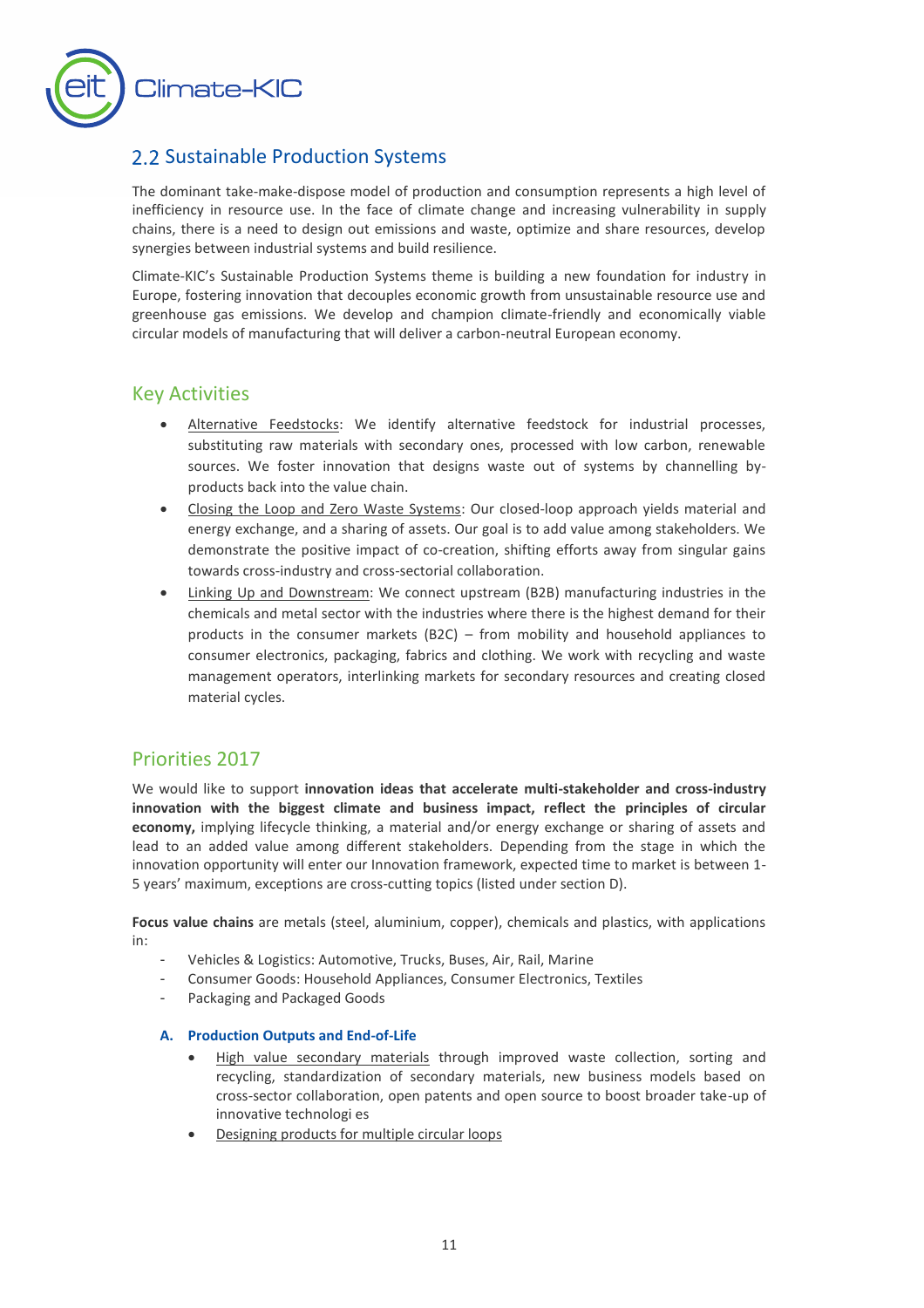

#### **B. Production Systems Re-Design & Resource Efficient Manufacturing**

- Digital Solutions: Accelerating innovation and resource efficient manufacturing through digital tools and digitalized manufacturing (e.g. additive manufacturing/3D printing, digitized material identification, online waste management platforms, digital solutions in recycling, waste collection, …)
- Multimodality & Logistics: Reducing footprint of freight transport all along manufacturing value chains
- Industrial & Territorial Ecology: Implementing innovations to create material (and energy) synergies between different stakeholders at different levels of the value chain within a specific territory

#### **C. Production Inputs**

Alternative feedstock substituting raw materials through secondary materials and/or renewable, less carbon intensive resources:

- Secondary materials from metals (steel, aluminium, copper), chemicals and plastics
- Biomass from waste (agro-forestry, households and industry), fully biodegradable
	- For bio-based materials and chemicals to substitute plastics in mobility, consumer electronics, household appliances, textiles, packaging.
	- For bio-fuels only if used for applications in aviation industry (we would interlink with our project Renjet (bio-based kerosene supply chain development – Schiphol, KLM and SkyNRG)
	- *We will not support 1st generation biomass*
- 3<sup>rd</sup> generation bio-mass from algae
- CO2 re-use, emissions as source of value, will be addressed under the Flagship Program EnCO**2**re (for further information please refer to our Flagship Manager Ted Grozier: ted.grozier@climate-kic.org)

#### **D. Cross-Cutting Topics**

- **Legislation** 
	- Regulatory interventions to spur environmental innovation and Circular Economy practices
	- Solutions to overcome potential barriers from
		- different waste treatment, collection and recycling regulations in Europe,
		- liabilities and warranties still supporting linear models,
		- missing quality standards for secondary materials,
		- missing incentivisation of waste avoidance in production processes
- Finance
	- Financial instruments & incentives for cross-industry and cross-sector collaboration in Circular Economy
		- Fiscal incentives to foster re-use of secondary materials and increase competitiveness of secondary markets
		- Solutions for industry to measure and quantify the Circular Economy Benefit in the business case in comparison to the linear models of production
		- Assessment tools for financial investors to calculate ROI of Circular Economy business models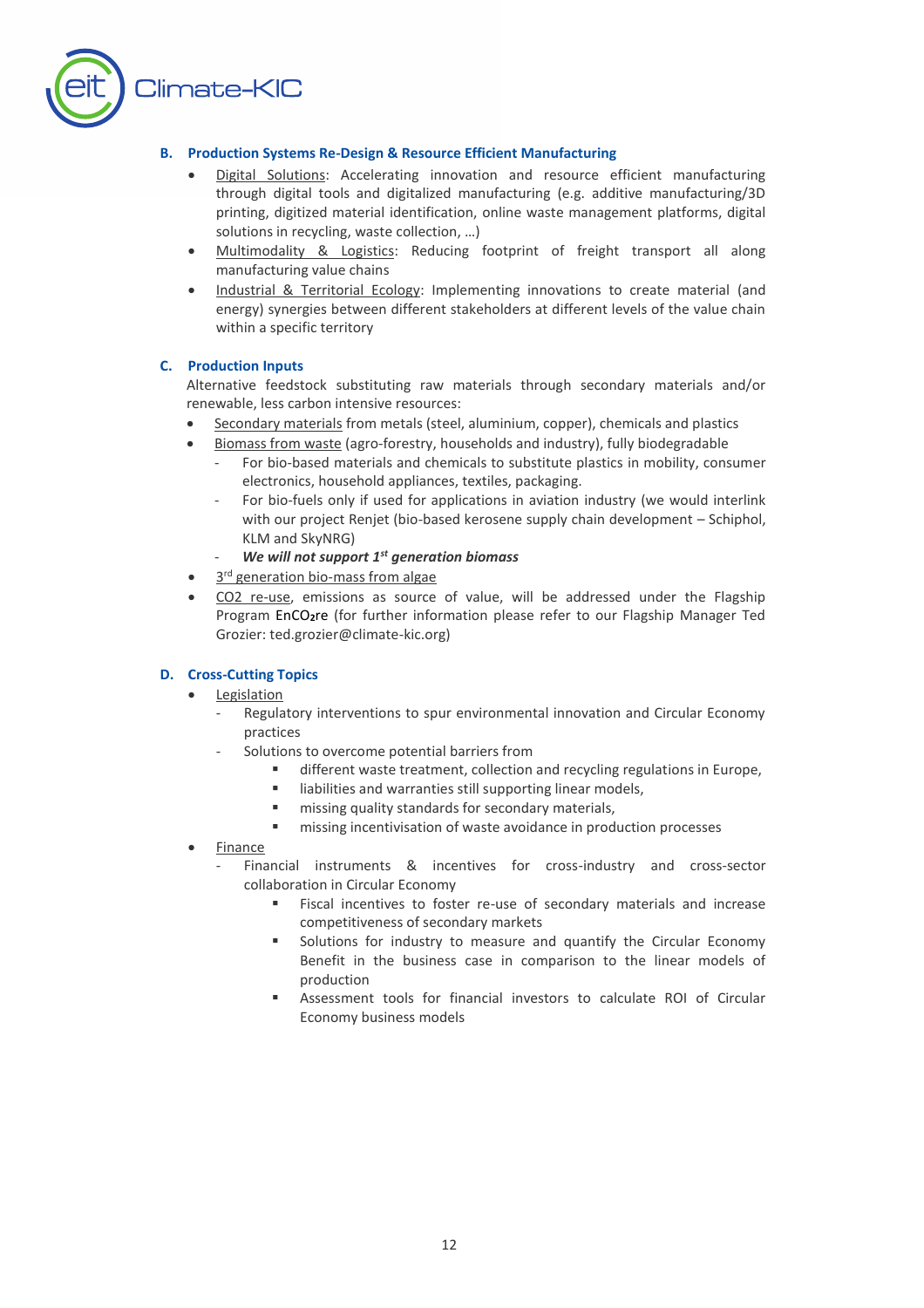

#### **E. Flagship priorities – EnCO2re**

EnCO<sub>2</sub>re is an innovation and market development programme for CO<sub>2</sub> re-use. Our vision is a balanced and prosperous market for re-used CO2, beginning with a focus on polymers and chemical intermediates. Our ambition is large-scale CO<sub>2</sub> re-use through the establishment of a CO2 value chain.

Our vision: A world using waste CO2 as a valuable resource. In a more sustainable future: CO2 is extensively used as feedstock for new or improved products

- Companies and consumers demand products made from CO2
- The industrial carbon loop is nearly circular
- Give rise to proven technologies for CO2 re-use
- Renewable energy makes CO2 re-use even more sustainable
- Europe leads in CO2 re-use technology and has successfully capitalized on its potential to be a pillar of sustainable growth.

For our Flagship Program EnCO**2**re, we are shifting the focus from a technology development program involving a limited number of stakeholders towards becoming an innovation and market development program acting as an interest group for CCU. Planned highlights of 2017 include:

- Recruit 2-5 new industry Partners into the flagship to reflect the shift in focus.
- Secure at least 1 new corporate Sponsor and collaborate with other networks to enable large representation of CO2 re-use corporate stakeholders.
- Increase co-funding in all Partner projects and start concrete fundraising activities
- Collaborate on up to 2 projects or conferences with other CCU networks.
- Shift resources towards awareness and network building activities; host 2 innovation roundtables

The changes in 2017 reflect our desire to bring better cohesiveness to EnCO**2**re projects and activities and contribute to Knowledge Triangle Integration. Our work to date gives us the building blocks to make KTI possible.

#### **Climate Impact Potential**

There is an urgent need to mitigate the carbon emissions from manufacturing and industry, underlined by the 2015 Paris Agreement. Manufacturing is responsible for about 98% of total direct CO2 emissions from the industrial sector and 30% of total global CO2 emissions arise mainly from material processing. An increase in resource productivity would enhance economic prosperity, competitiveness and innovation, while reducing greenhouse gas emissions and adverse environmental impact.

Through a study commissioned by Climate-KIC Sustainable Production Systems to ENEA Consulting, it has been estimated that innovation related specifically to

- Waste collection, sorting and recycling of municipal solid waste reduction (paper and card, plastic packaging, textiles, glass packaging, steel packaging, white goods, aluminium packaging, garden waste and food waste) can reach a GHG emissions reduction potential of ~ 190 to 220 MtCO2eq in 2030\*
	- GHG emissions reduction levers (dependent on waste collection and sorting) are raw material substitution and waste amount reduction.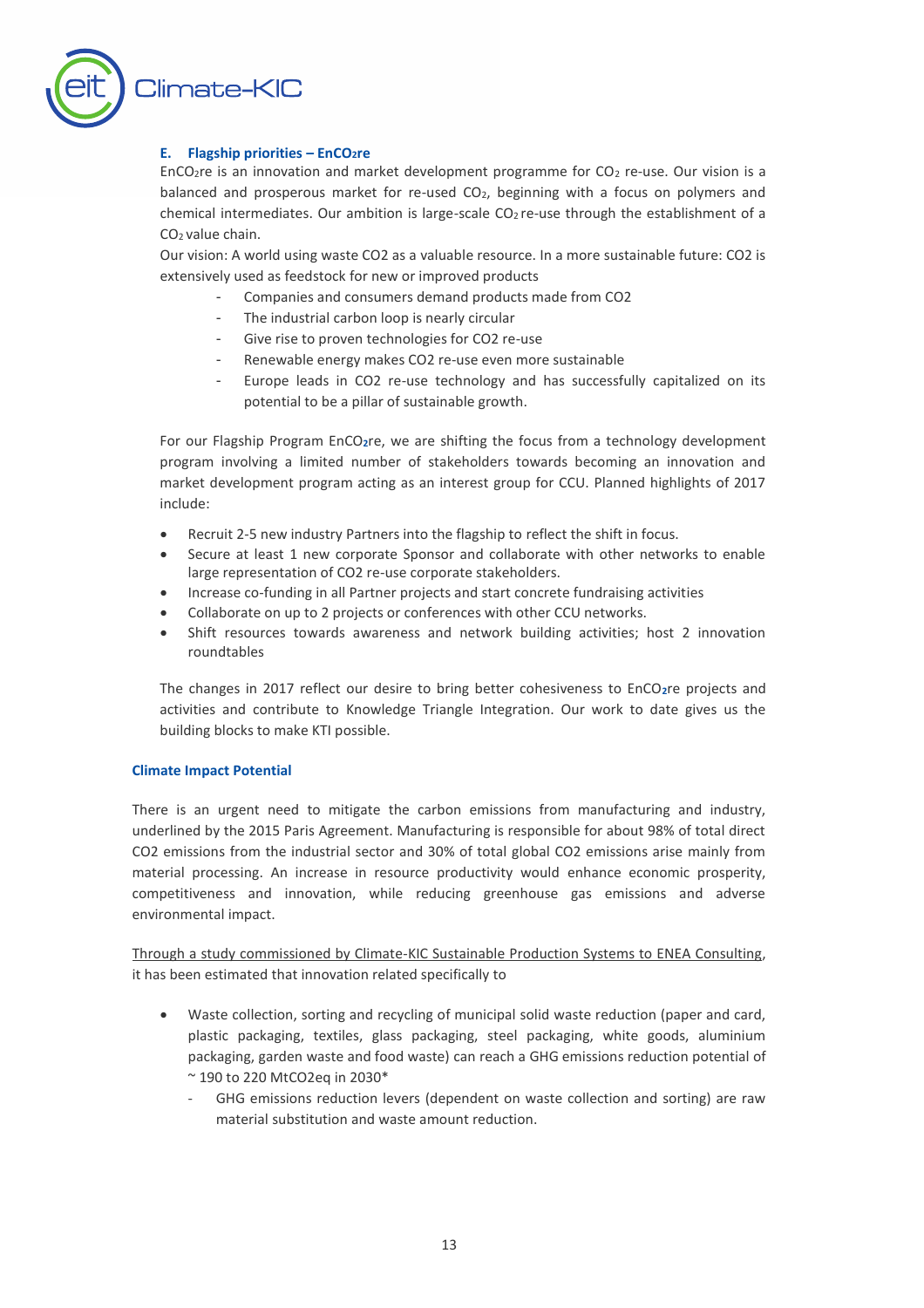

- Bio-based materials and chemicals GHG reduction levers are raw materials substitution, Waste amount reduction, GHG neutralization (algae), other levers for process emissions reduction (bio-processes) with a GHG emissions reduction potential of  $\sim$  60 to 130 MtCO2eq in  $2030^{4*}$ 
	- Bio-feedstock with the strongest climate potential: ~ 48 to 117 MtCO2e
- Resource efficient manufacturing enabled through implementation of new technologies resulted in materials savings of up to 40 % or 50 % and therefore showing a high GHG reduction potential. GHG emissions reduction levers are raw materials consumption reduction, waste amount reduction, lifetime extension, energy efficiency with a GHG emissions reduction potential of ~ 30 to 70 MtCO2eq in 2030\*
- The climate impact that can be achieved through modal shift is about 1.5 times higher than the climate impact that can be achieved through innovative logistics. However, the subcategory innovative logistics displays a better dynamic of innovation and a stronger economic growth for 2020.

GHG emissions reduction levers are transport emissions reduction with a GHG emissions reduction potential of  $\sim$  140 to 190 MtCO2eq in 2030<sup>5\*</sup>

- Multimodality / Modal shift: GHG emissions reduction potential of 108 MtCO2e in 2030.
- Innovative logistics, including: Optimized vehicles use with a GHG emissions reduction potential of 58 MtCO2e in 2030;
- Intelligent heavy goods vehicles with a GHG emissions reduction potential of 20 MtCO2e in 2030;
- Automation of ship systems with a GHG emissions reduction potential of 3 MtCO2e in 2030.

## Case Studies

For case studies pleas[e download the Sustainable Production Systems booklet.](http://www.climate-kic.org/wp-content/uploads/2015/09/161031_CIS_2016_brochure_Sustainable_Production_Systems_A4_100DPI.pdf)

<sup>&</sup>lt;u>.</u> \*MtCO2eq avoided in 2030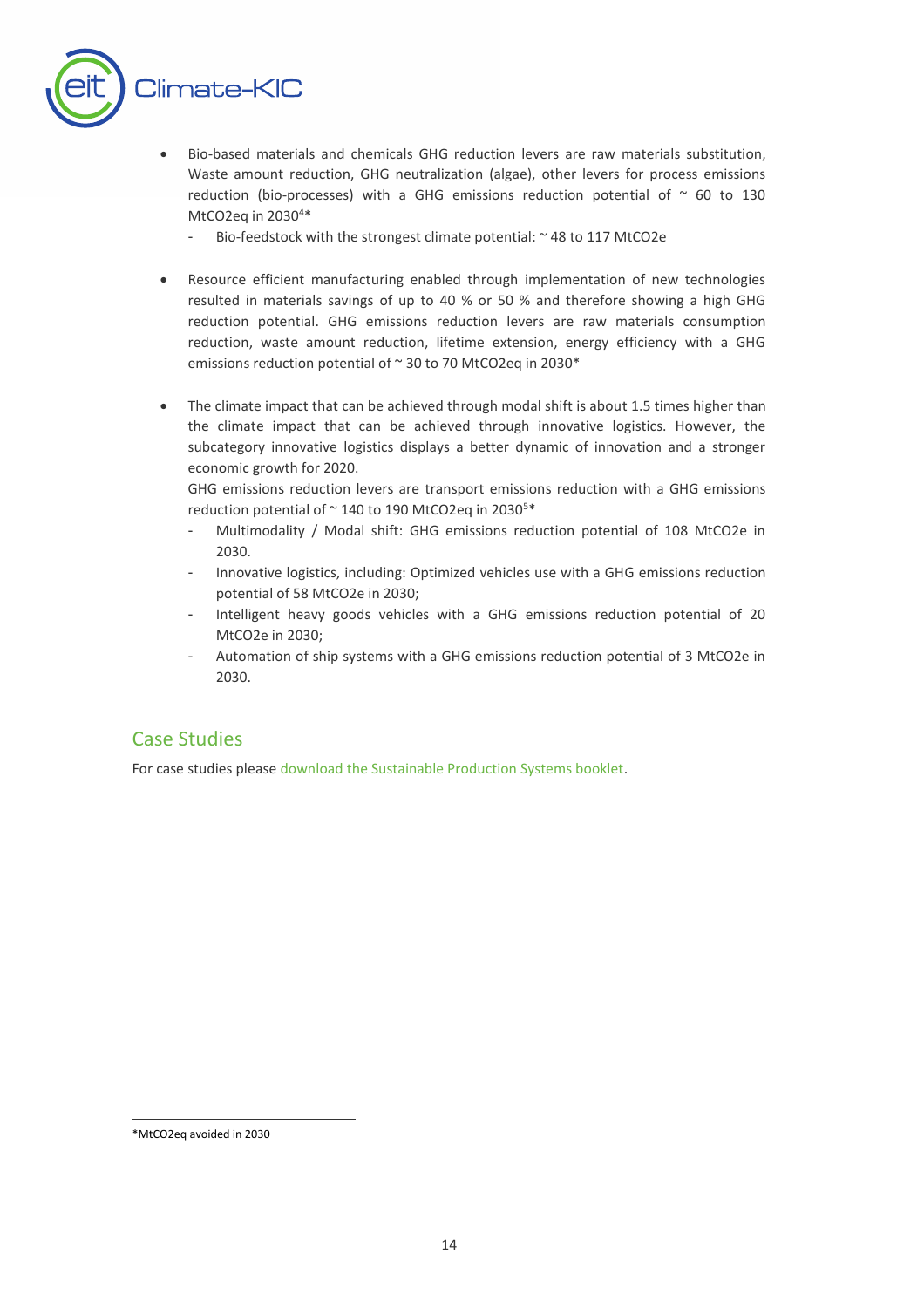

## <span id="page-14-0"></span>2.3 Sustainable Land Use

The extensive demands on natural resources, and the interactions between land use and ecosystems services make the agriculture, food and natural resources sector complex in terms of sustainability. With the impact of climate change, there is a need to build resilience into food and forest supply chains, and, at the same time, drive transparency and traceability. There is a need for a coordinated approach that addresses externalities and efficiency across the value chain.

Climate-KIC's Sustainable Land Use theme supports approaches that decarbonize agriculture, making it more efficient and productive. We foster innovation in the bio-economy that builds resilience into global food and forest value chains. We promote integrated, sustainable land use, coalescing

## Key Activities

- Forests: We support monitoring, restoration and management initiatives to prevent deforestation and degradation and to promote biodiversity. We support innovation that embraces the multi-functional role of forests both as carbon sinks and as natural assets in the bio-economy.
- Agriculture and Food Production: We promote precision, efficient and low carbon agriculture, and integrated cultivation systems that maximize resources and innovate waste out of the food chain. We work to build resilience in forest and food supply through risk services, diversification tactics, and evidence-based planning and management.
- Integrated Landscape Management: From maintaining ecosystems services to balancing the diverse demands on natural resources, we take the approach of integrated landscape management to find common ground between sectors, rights, stakes and objectives through adaptive management and shared learning.

## Priorities and Key Challenges 2017

This note presents the main thematic priorities and key challenges of the SLU theme for 2017.

Priorities are key issues and directions that have been identified in our medium term strategy and result from the first year of implementation of KIC 2.0.

Key challenges are more specific and actionable i.e. they are commensurate with the size and ambitions of our projects. Given the previous achievements, their main connections with the different KIC programmes (ideator, accelerator, demonstrator, scaler and flagship) and with some concrete activities are also presented.

All proposals submitted to the theme need to fit with the priorities and a tentative ratio of 80% of them needs to address the challenges identified. Exceptions to this 80% rule will be considered especially for:

- Follow-on from previous successful projects
- Proposals demonstrating very strong synergies with the other KIC themes or with other external organisations (other KICs, strategic national/international organisations)

Regarding our flagship Climate Smart Agriculture Booster, the text below (section 3) explains the structure and main components of the flagship. As regards to project proposals expected from partners, they need to prioritize the implementation of methods and solutions with value chain actors and to generate tangible impacts.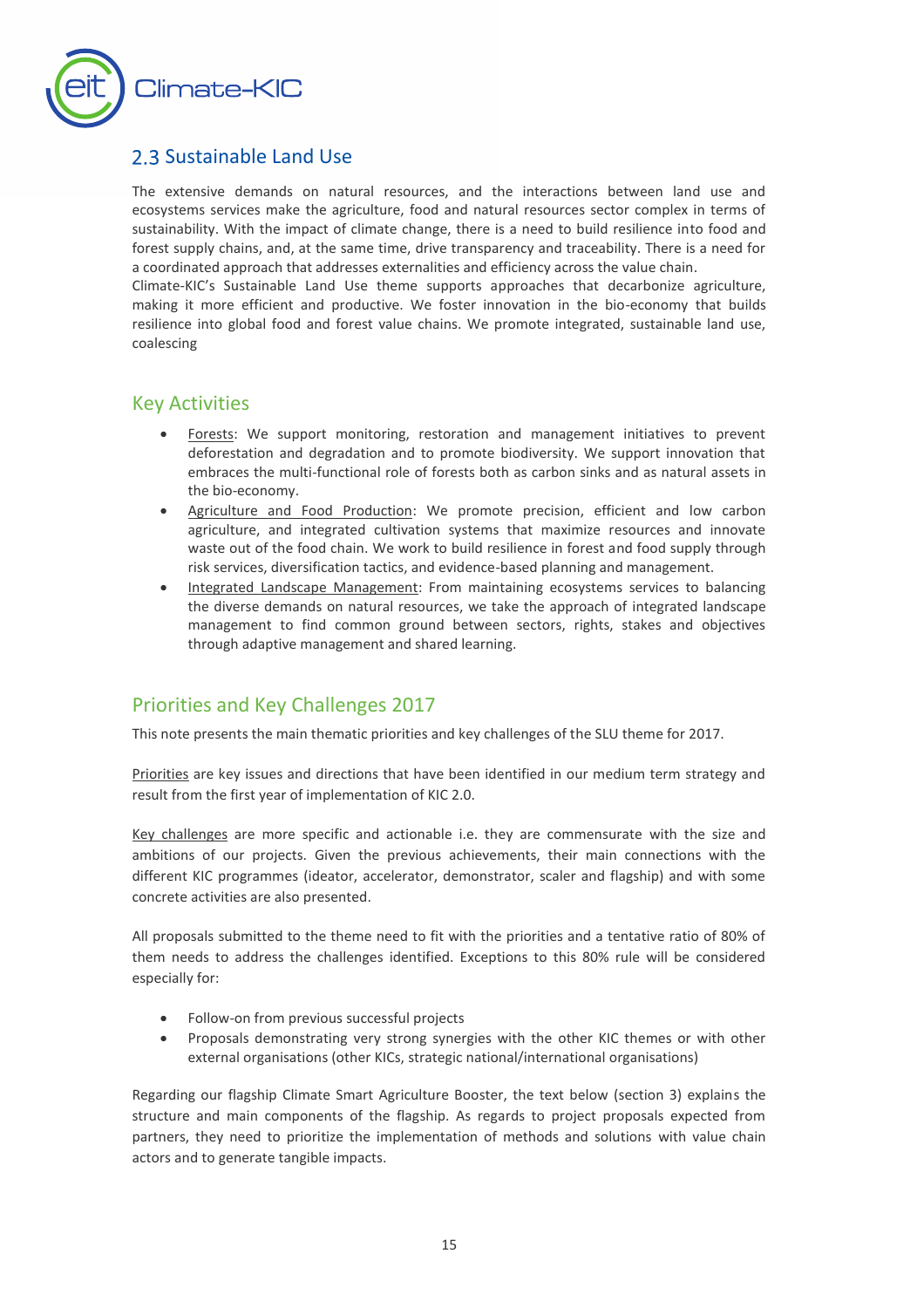

#### **1. Priorities**

<u>.</u>

The generic priorities are presented to set the stage. They fit with the general evolutions anticipated by the theme as presented in the 5-year strategy of the KIC and, more broadly, with its missions.

#### **A. Consolidate the Agriculture Focus Area (challenges 1,2,6,7)**

With the Climate Smart Agriculture Booster (CSAb) up and running, most activities related to agriculture need to be concentrated in the priority areas identified by the flagship (see below). Ideators or Accelerators initiated in 2016 that focus on agriculture may enter the CSAb project portfolio pipeline if fitting with these priorities or having a clearly demonstrated potential to scale and generate significant climate impact<sup>6</sup>. See section 3 for more on CSA booster.

#### **B. Connect Agriculture Production with Food Consumption (challenges 1,6)**

Innovating in the agriculture sector is not an easy task. However, most start-ups (60%) connected to the SLU theme deal with food and food waste i.e. the demand/consumption side. Innovations in the food sector should be leveraged to accelerate the evolution of sustainable agricultural practices. SLU will tap this innovation potential through developing projects that facilitate such connections and better align the needs of both the supply and demand side.

#### **C. Continue the Development of a Consistent Forestry Portfolio (challenges 1,2,3,4,5,7)**

The forestry sector has tremendous potential provided it can combine upstream carbon sequestration with downstream substitution of fossil carbon with recently stored carbon. On the downstream segment, we wish to prioritize solutions that maximize the value of the harvested wood by *combining* construction-wood, industry wood, bio-chemical products and only in the last instance energy-wood.

#### **D. Initiate the Development of Integrated Landscape Approaches (challenges 1,7,8)**

Zero sum games induce major failures in climate actions for the land use area. Today there is clear evidence that developing comprehensive landscape approaches is critical to avoid scenarios where the benefits obtained in one sector or territory are offset by land use changes in another one. Projects linking and integrating land use areas (including agriculture, forestry, cities, other ecosystems) and demonstrating (using frameworks such as Natural Capital Accounting Protocol) how to implement such approaches will be a SLU priority for 2017.

#### **E. Integrate Climate Services and Resilience Approaches (challenges 3,9,10)**

All themes have agreed to give greater exposure to our adaptation activities and to structure them into a consistent programme**.** The SLU theme will use the experience in resilience approaches of its partner community and connect it better with the climate services tools developed by the DMF Theme.

 $6$  Each time we mention "climate impact", it needs to be understood that the capacity to scale and hence the quality of the business model has been demonstrated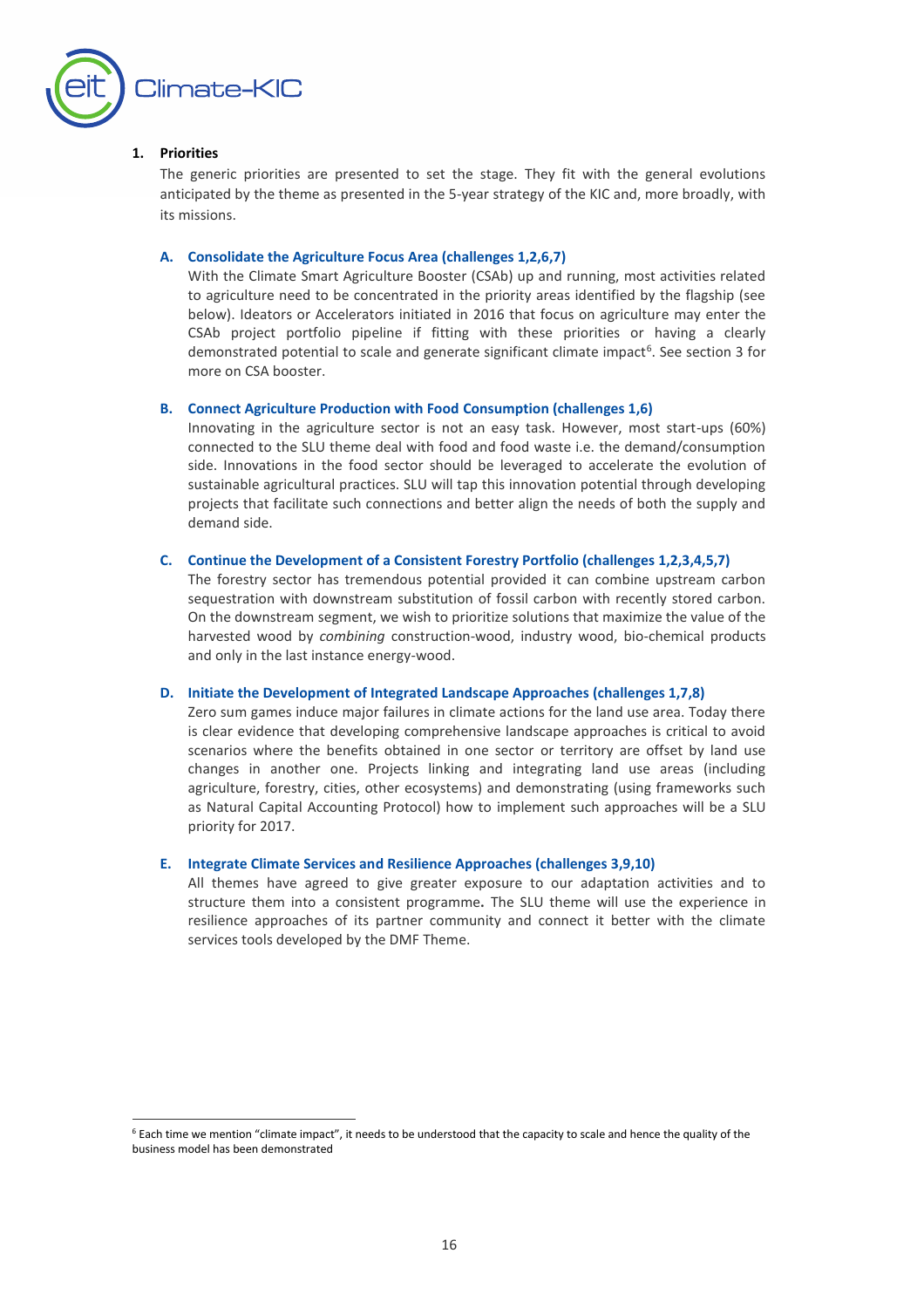

#### **2. Key Challenges**

The proposed thematic challenges for the development of activities within the Innovation pipeline are presented in the Table below. They do not include the specific flagship priorities/challenges that are presented in the next section.

| <b>Key Challenge</b>                                                                                                                                                                | <b>Rationale, Comments</b>                                                                                                                                                                                                                                                                                                                                                                                                                                                                                                                       | <b>KIC Programmes</b>                                   |
|-------------------------------------------------------------------------------------------------------------------------------------------------------------------------------------|--------------------------------------------------------------------------------------------------------------------------------------------------------------------------------------------------------------------------------------------------------------------------------------------------------------------------------------------------------------------------------------------------------------------------------------------------------------------------------------------------------------------------------------------------|---------------------------------------------------------|
| 1. Improve traceability<br>and develop efficient<br>certification tools along<br>supply chains (food, wood)<br>and at landscape level                                               | Traceability in supply chains is essential and<br>is strongly connected to certification<br>mechanisms.<br>While vertical traceability has received<br>attention, there is a clear need to develop<br>more holistic approaches at the landscape<br>level and to influence policies                                                                                                                                                                                                                                                               | Ideator,<br>Accelerator and<br>possibly<br>Demonstrator |
| 2. Develop tools to<br>monitor and manage<br>carbon stocks especially in<br>soils and degraded lands<br>in order to maximise<br>carbon sinks                                        | Soils contain more carbon than the<br>atmosphere and the stock has regularly<br>decreased in the past decades. The<br>international 4 p 1000 programme launched<br>after COP21 is a natural partner of the KIC in<br>this area. Co-development of projects with<br>this programme will receive specific<br>attention.                                                                                                                                                                                                                            | Ideator and<br>Accelerator                              |
| 3. Develop tool(s) and<br>guide(s) to assess and<br>evaluate the climate<br>benefits of forest<br>management practices (in<br>terms of mitigation and<br>adaptation)                | Costs of certification remain too high for<br>many smallholders. Simple yet robust<br>assessment tools are needed in order to<br>reduce these costs and increase the<br>certification.<br>Tools based on Natural Capital Accounting<br>(NCA) protocol could in particular be<br>considered.<br>Adaptation to climate change will also need<br>to be addressed since a resilient forest is<br>critical for carbon sequestration. Reducing<br>fire risks, increasing tree diversity are key to<br>both sustainable management and to<br>adaptation | Ideator and<br>Accelerator                              |
| 4. Create win-win<br>opportunities between<br>climate friendly forest-<br>derived products and<br>downstream value chains<br>in particular in the wood<br>construction or bio-based | Increasing the sink term of forest while<br>substituting fossil carbon is a good way to<br>maximize climate benefits.<br>Value chain approaches, where the value<br>generated downstream is partly transferred<br>to forest owners, are critically needed here.                                                                                                                                                                                                                                                                                  | Ideator to<br>Demonstrator                              |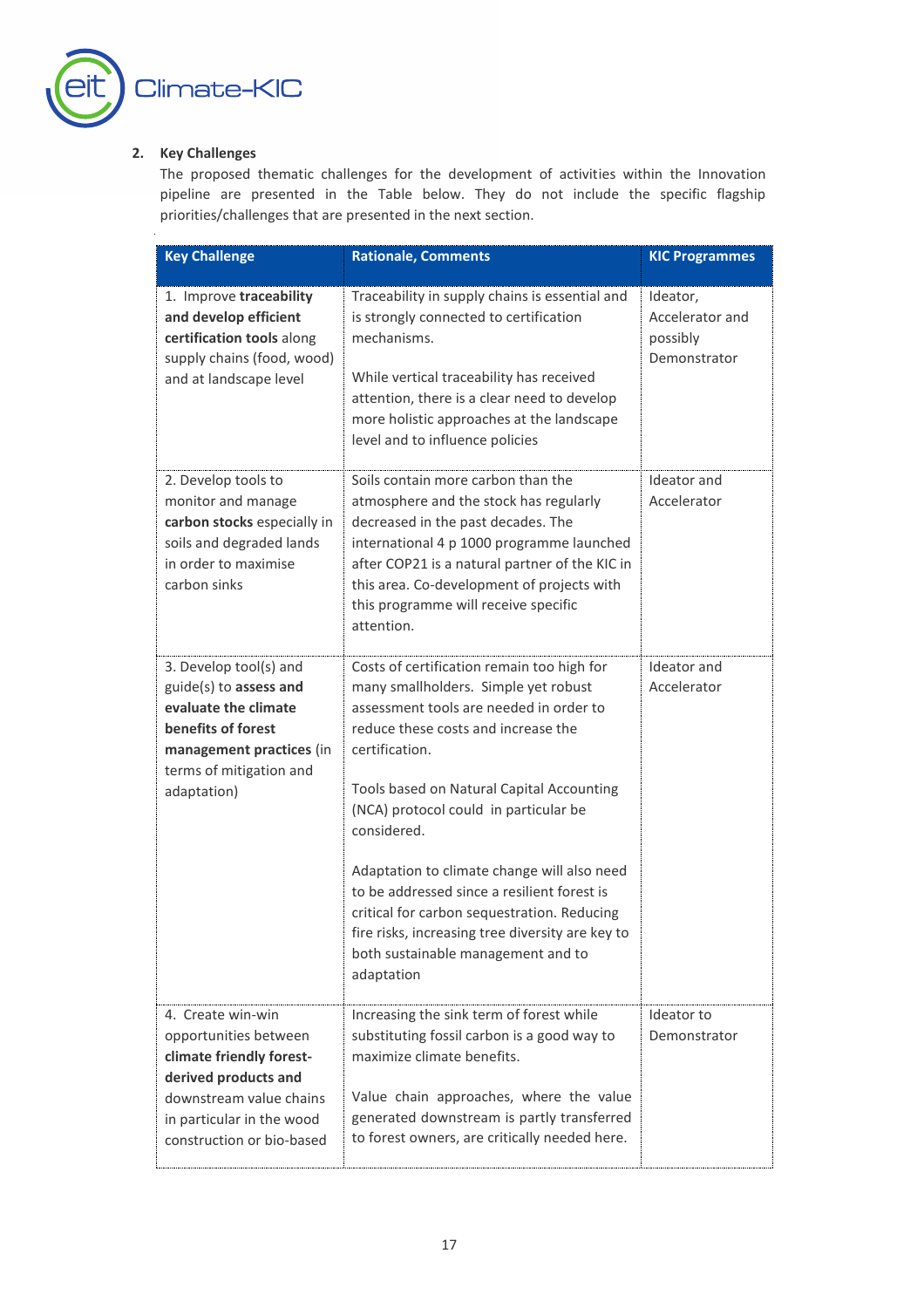

| industries                                                                                                                                                                                            | Cooperation with other themes or other<br>organisations is critical for this challenge                                                                                                                                                                                                                                                                                            |                                                         |
|-------------------------------------------------------------------------------------------------------------------------------------------------------------------------------------------------------|-----------------------------------------------------------------------------------------------------------------------------------------------------------------------------------------------------------------------------------------------------------------------------------------------------------------------------------------------------------------------------------|---------------------------------------------------------|
| 5. Develop tools to<br>monitor, assess and<br>predict available wood<br>and biomass in<br>forests/landscapes, taking<br>account of land tenure<br>issues.                                             | Investments in wood and associated bio-<br>based product value chains need<br>predictions of the availability of resources in<br>quality and quantity, and for short, medium<br>and long term horizons.<br>Land tenure issues (types of forest owners,<br>size and accessibility of properties) play a<br>critical role in this availability and need to<br>be taken into account | Accelerator and<br>Demonstrator                         |
| 6. Develop and scale up<br>innovative solutions for<br>the food sector,<br>connecting them to actors<br>of the value chains and to<br>producers                                                       | Innovation in agriculture is triggered mostly<br>by changes in the food sector (i.e. from<br>transformation to consumption) demand as<br>demonstrated by the large number of start-<br>ups.                                                                                                                                                                                       | Demonstrator<br>and Scaler                              |
| 7. Integrate agriculture<br>and forestry activities<br>(circular economy, energy<br>efficiency, carbon stocks,<br>resilience)                                                                         | Agriculture and Forests being managed by<br>different people and institutions; several<br>improvements can be derived from a better<br>integration (starting with agroforestry<br>approaches).                                                                                                                                                                                    | Ideator and<br>possibly<br>Accelerator                  |
| 8. Initiate integrated<br>landscape/territorial<br>approaches with specific<br>focus on minimizing<br>impacts of land use<br>changes and on avoiding<br>zero-sum games between<br>competing land uses | Land use changes are critical to carbon<br>sequestration and GHG emissions. Taking<br>holistic approaches at landscape level is<br>critical to avoid land use changes<br>detrimental to climate change or to induce<br>positive changes that will increase carbon<br>sequestration.                                                                                               | Ideator and<br>Accelerator,<br>possibly<br>Demonstrator |
| 9. Connect climate<br>services (including<br>insurance mechanisms)<br>with agriculture and<br>forestry resilience<br>approaches                                                                       | Several tools already under development.<br>New projects to be better connected to<br>existing demonstrators and flagships.<br>Connection with DMF theme expected                                                                                                                                                                                                                 | Accelerator to<br>Scaler                                |
| 10. Develop land-based<br>resilience mechanisms<br>and contribute to an<br>adaptation programme                                                                                                       | The priorities of the adaptation programme<br>will be refined in Q1 2017                                                                                                                                                                                                                                                                                                          | Ideator and<br>Accelerator                              |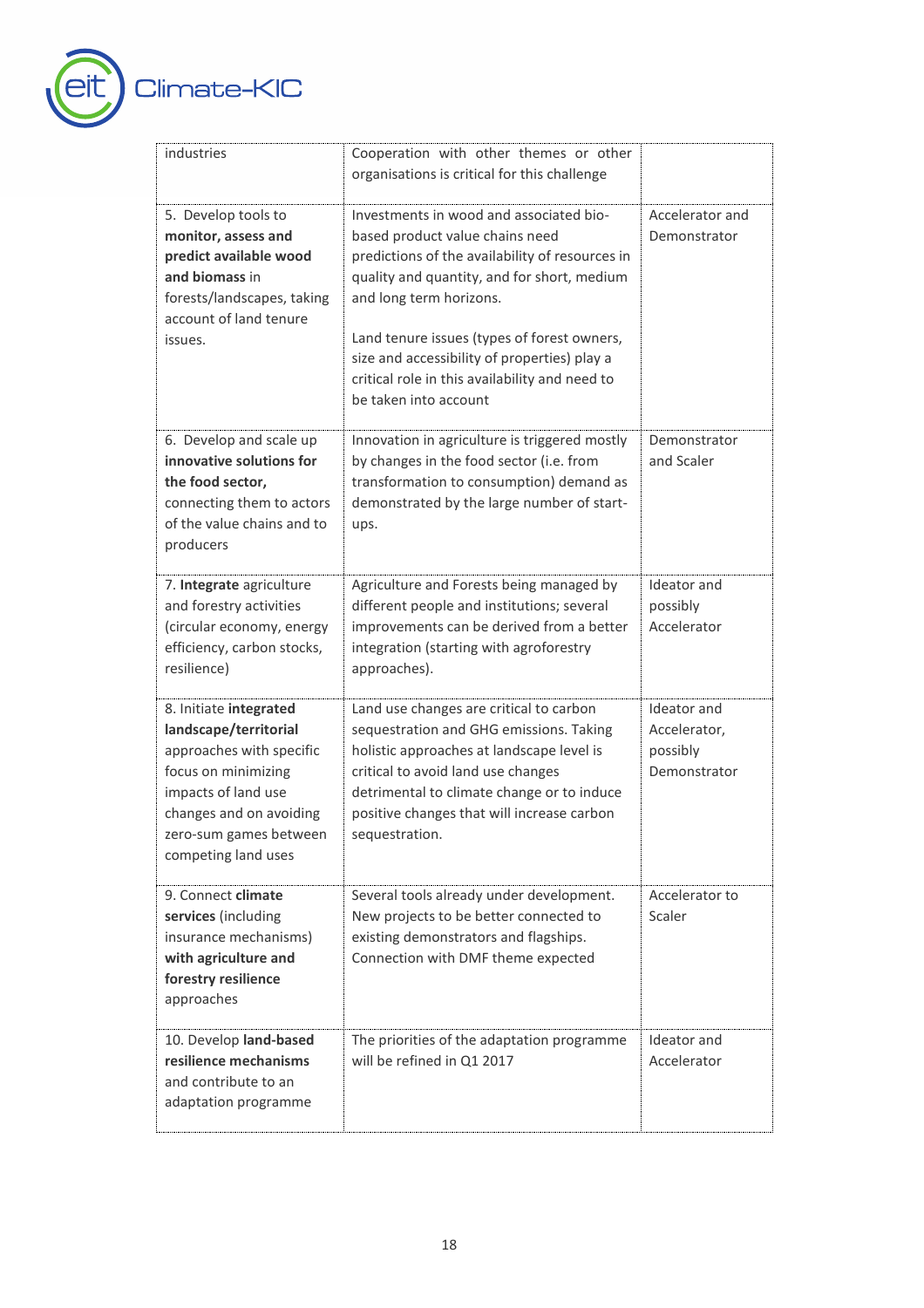

#### **3. Flagship Priorities (CSA Booster)**

Having realigned and refocused the CSA Booster's vision and strategy, the 2017 priorities and challenges, aligned with its revised Multi-Annual Plan, are as follows.

#### **3.1 Priorities**

- **A. Implement a solid work plan of on-going, supporting activities** that will provide a strong foundation for the booster, create sustainable knowledge assets, and support the development and implementation of its projects. It will consist of four major activities:
	- Implementation of the open innovation platform
	- CSA education and training
	- CSA solutions and services
	- Regional hub development in France, Italy and Netherlands
		- $\rightarrow$  Details of the four activities are covered in the Key Challenges below.
- **B. Successful implementation of multi-year projects** launched in 2016 and follow-on/ new projects (from two project calls in Q1 and Q2) focussed on the following five topics:
	- Value chain analysis and optimization in wine, dairy and fruit
	- Agriculture climate impact/risk assessment models and M&E tools
	- Innovations in soil and land use adaptation
	- CSA financing and insurance solutions
		- Urban agriculture

Details of the five topics are covered in the Key Challenges below.

- **C. Implementation of CSA communications and outreach strategy** to actively engage and grow its multi-stakeholder partner community and ecosystem, focusing on businesses, value chain actors, start-ups and potential funders. It will also aim to increase awareness and visibility on key CSA issues and challenges and raise the profile of CKIC and CSAb. This will be done via its new website, more consistent branding and marketing materials, social media, conferences and events, and educational activities (e.g., the first CSA MOOC).
- **D. Initiate projects connecting the agriculture production/supply side with the consumption/demand side** via SLU's food related start-ups, the Food KIC and other flagships and initiatives focused on urban areas such as LoCAL and the Urban Transitions theme.
- **E. Increase collaboration with other flagships, themes, and initiate cross-theme** (e.g., with DMF theme in agriculture risk & insurance and investment) and **cross-KIC** projects (e.g., with the Food KIC). It also intends to expand its activities in the Nordic and explore opportunities in Eastern Europe.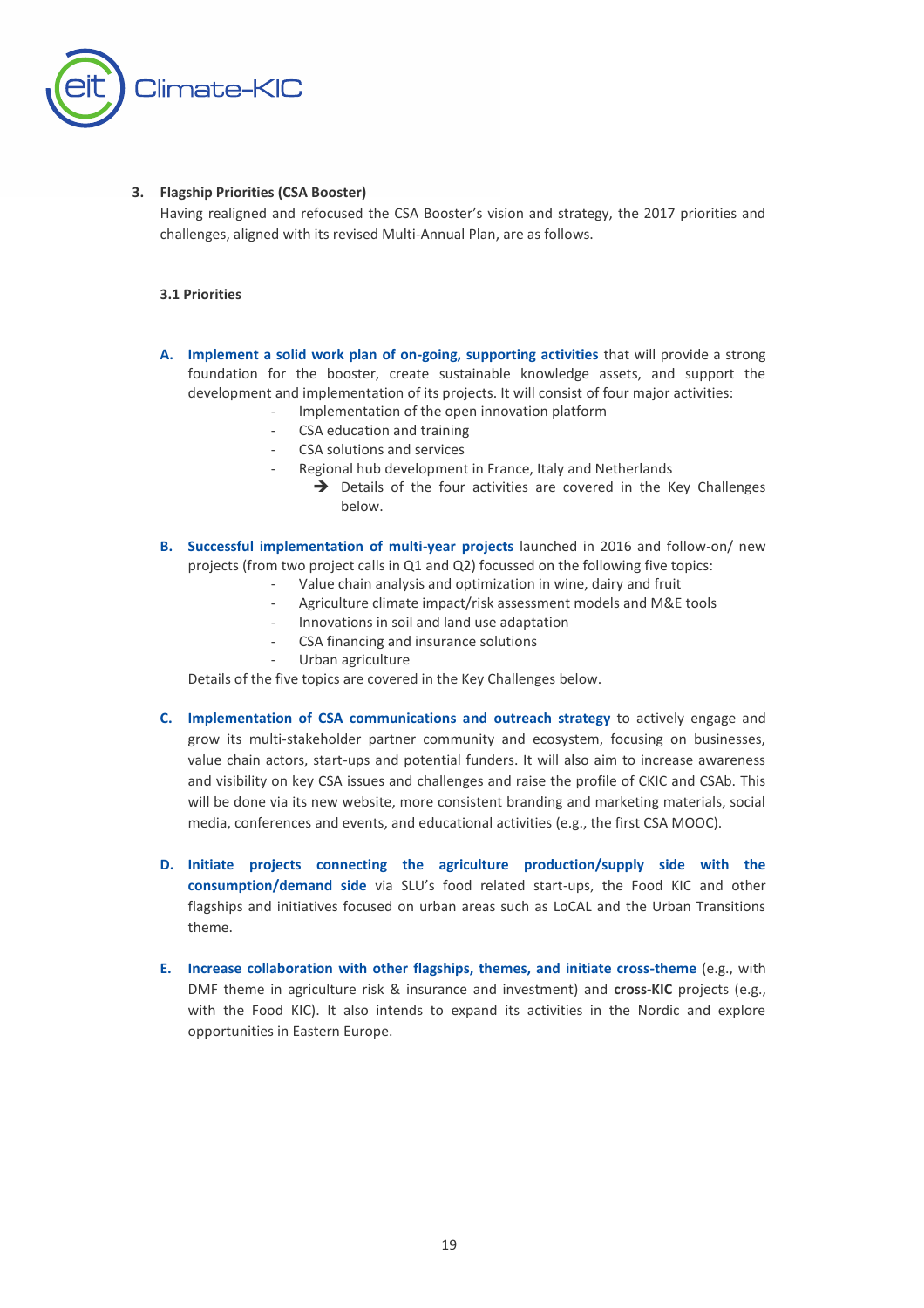

#### **3.2. Specific Priorities**

#### Flagship components

| <b>Flagship Component</b>                | <b>Priority</b>                                                                                                                                                                                                                                                                                                                             | <b>KIC Programmes</b>                                                                                                          |
|------------------------------------------|---------------------------------------------------------------------------------------------------------------------------------------------------------------------------------------------------------------------------------------------------------------------------------------------------------------------------------------------|--------------------------------------------------------------------------------------------------------------------------------|
| <b>Open innovation</b><br>platform (OIP) | An OIP focused on CSA is needed to better<br>connect all relevant stakeholders in the<br>CSA space, raise awareness of key sector<br>issues, enable sharing of knowledge,<br>expertise and solutions, and facilitate co-<br>creation and investment. It will be used to<br>showcase and promote the CSAb's tools,<br>services and projects. | Demonstrator<br>(implementation of<br>IT architecture,<br>V1.0 of features<br>and functionalities,<br>first user<br>community) |
| <b>CSA education and</b><br>training     | To raise awareness and educate the public<br>on critical CSA issues and challenges - this<br>will include the launch of the first CSA<br>MOOC in 5 languages and continuing<br>webinars on specific topics. To develop<br>educational resources for farmers,<br>solution implementers and value chain<br>actors.                            | Demonstrator,<br>Scaler                                                                                                        |
| <b>CSA solutions and</b><br>services     | Develop an integrated solution<br>assessment framework and tool.<br>Development of a solution database with<br>solutions linked to specific policy<br>incentives.<br>Matchmaking between solution providers<br>and customers.<br>Piloting of CSA consultancy and technical<br>assistance services.                                          | Accelerator,<br>Demonstrator,<br>Scaler                                                                                        |
| <b>Regional hub</b><br>development       | Development of regional CSA hubs in<br>France, Italy and Netherlands focused on<br>prioritized value chains in the region, and<br>engaging local stakeholders, partners and<br>funders.                                                                                                                                                     | Accelerator,<br>Demonstrator                                                                                                   |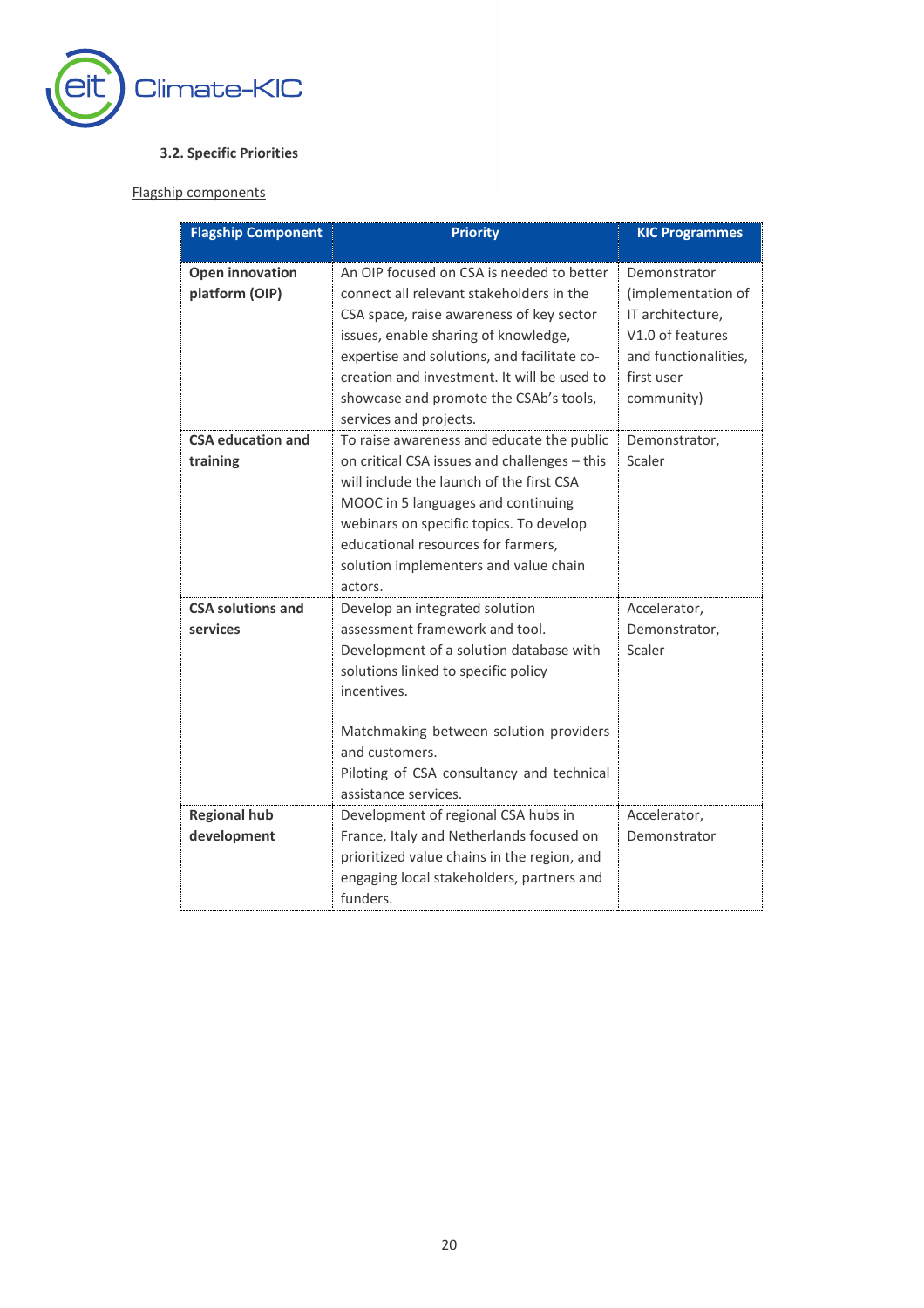

#### Flagship specific challenges

| <b>Key Challenges</b>                                  | <b>Rationale, Comments</b>                                                                                                                                                                                                                                                                                                                                                                                                                                                                                | <b>KIC Programmes</b>                    |
|--------------------------------------------------------|-----------------------------------------------------------------------------------------------------------------------------------------------------------------------------------------------------------------------------------------------------------------------------------------------------------------------------------------------------------------------------------------------------------------------------------------------------------------------------------------------------------|------------------------------------------|
| Value chain (VC)<br>analysis                           | Facilitate deployment of CSA solutions via<br>value chain assessment and optimization<br>in wine, dairy and fruit. Working with<br>leading FMCGs (e.g., Unilever, Danone,<br>Barry Callebaut) and other actors.                                                                                                                                                                                                                                                                                           | Demonstrator,<br>Scaler                  |
| Ag. climate<br>impact/risks<br>assessment and<br>tools | Development and testing of alternative<br>climate impact/risk assessment models for<br>agriculture (e.g., IRMA, PETM Climate VaR,<br>Oasis LMF applied to Ag.). Improvement<br>and operationalization of M&E tools such<br>as the Cool Farm Tools with Cool Farm<br>Alliance.                                                                                                                                                                                                                             | Demonstrator,<br>Scaler                  |
| Soil and land use<br>adaptation                        | Innovation and technologies in soil<br>adaptation and resilience such as soil<br>additives/augments, alternative farming<br>and land use practices and business<br>models.                                                                                                                                                                                                                                                                                                                                | Ideator,<br>Accelerator,<br>Demonstrator |
| <b>CSA financing and</b><br>insurance solutions        | Alternative approaches and mechanisms<br>in financing and increasing CSA<br>investments such as green bonds, carbon<br>credits, corporate funding platforms and<br>other co-financing, blended-value or tired<br>risk/return models with public and<br>private funders.<br>New insurance solutions to reduce<br>climate risk for farmers and incentivize<br>adoption of CSA solutions.<br>Initiate cross-theme projects with DMF in<br>potential topics such as ag. risk/insurance<br>and ag. investment. | Ideator,<br>Accelerator,<br>Demonstrator |
| Urban agriculture                                      | Focused on ag. needs within Urban<br>context such as cultivation, processing<br>and distribution of food in cities,<br>aquaculture, agroforestry and urban<br>gardening and farming.<br>Initiate cross-theme projects with other<br>relevant themes e.g., Urban Transitions<br>(working with cities) and cross-KIC<br>projects with Food KIC (or Health KIC).                                                                                                                                             | Ideator,<br>Accelerator,<br>Demonstrator |

## Case Studies

For case studies pleas[e download the Sustainable Land Use booklet.](http://www.climate-kic.org/wp-content/uploads/2015/09/161031_CIS_2016_Brochure_Sustainable_Land_Use_A4_100DPI.pdf)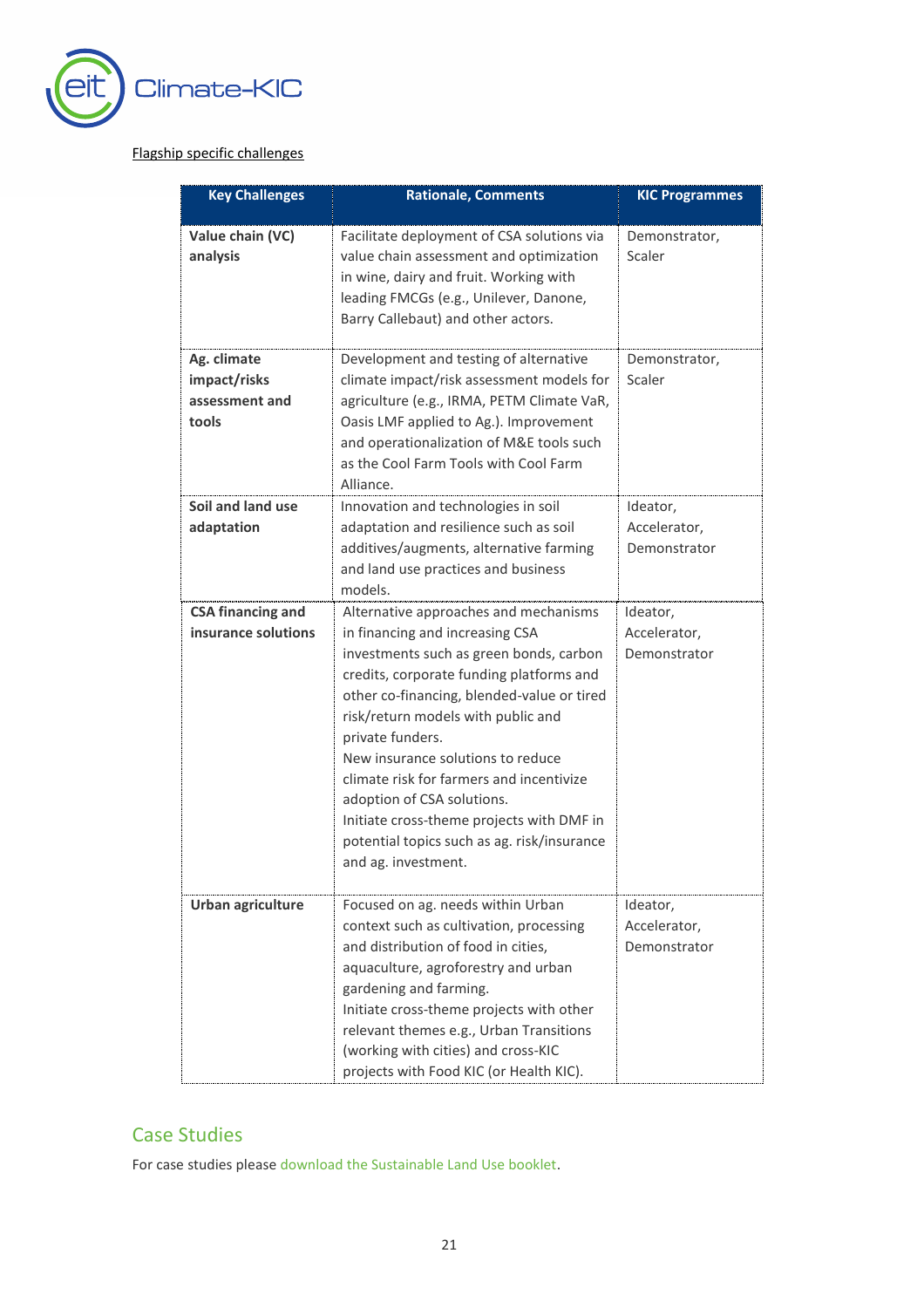

## 2.4 Decision Metrics and Finance

The Paris Agreement has united the globe in its fight against global climate change and has set ambitious targets. While it is clear that many solutions already exist, there still remains a big challenge: scaling up the innovative solutions quickly enough to a level consistent with the targets set. The fact that even current targets are not sufficient to stay on track is exemplified by the fact that countries will examine in 2018 whether and how to tighten targets. With respect to mobilizing the required finance, in infrastructure alone for example roughly \$93 trillion of infrastructure designed to be low-emission and climate-resilient will need to be built globally in the next 15 years.

International climate policy is not the only forum that has woken up to the need for action, monitoring and risk management. Also, it is increasingly recognized that the private sector is exposed to significant climate change risks and opportunities. The G20's Financial Stability Board concluded in 2015 that, without effective disclosure of these risks, the financial impacts of climate change may not be correctly priced – and as the costs eventually become clearer, the potential for rapid adjustments could have destabilizing effects on markets. It therefore commissioned a Taskforce on Climate-Related Financial Disclosure (TCDF) convening 30 high-level private sector experts which on 14 December 2016 issued its recommendations<sup>7</sup>. The aim is that climate-related financial issues are routinely considered in business and investment decisions and encourage an effective dialogue between companies and banks, insurers and investors. That will lead to smarter, more efficient allocation of capital, and speed the transition to a climate-friendly, low-carbon economy.

## Key Activities

<u>.</u>

While the above developments are very promising because they set the right ambition level and provide broad frameworks, a lot still needs to be done in order to put this into practice.

Together with partners, Climate-KIC's DMF theme aims at developing innovative climate metrics, climate finance, and decision-making mechanisms to enable the scaling of climate-friendly innovation. We do this by:

- 1. Boosting climate metrics and evidence-based targets
- 2. Unlocking climate finance
- 3. Informing and educating decision-makers

While DMF works with all sectors and entities of all sizes, **we prioritize projects that demonstrate end-user and financial sector involvement. All projects must aim to achieve financial selfsustainability**. DMF is Climate-KIC's main centre for activities oriented towards climate metrics, finance, policies, and standards.

To pursue the priorities outlined below, the DMF will support Climate-KIC Partners and collaborate with other entities and individuals along a range of engagement opportunities.

<sup>&</sup>lt;sup>7</sup> [https://www.fsb-tcfd.org/wp-content/uploads/2016/12/18\\_1216\\_TCFD\\_Report\\_A4.pdf](https://www.fsb-tcfd.org/wp-content/uploads/2016/12/18_1216_TCFD_Report_A4.pdf)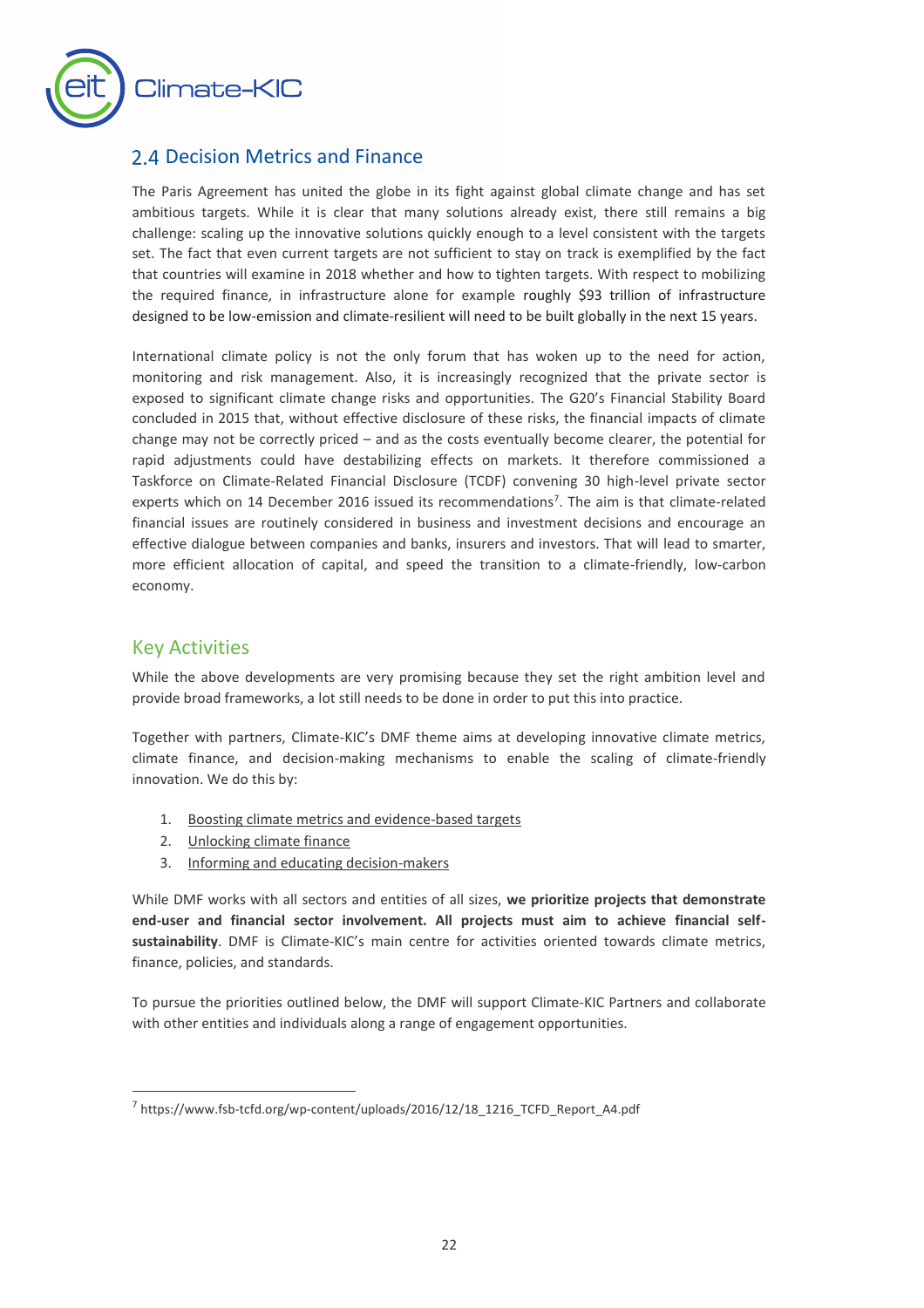

We recommend contacting your local Climate-KIC team who can advise you directly, or in collaboration with the DMF team.

## Priorities 2017

The DMF theme prioritises five topics for 2017. These are:

- 1. Transforming Financial Markets and Accounting Standards
- 2. Developing a Global Market for Climate Risk Information
- 3. Unlocking Climate Finance for Cities
- 4. Mobilising Finance for Sustainable Land Use
- 5. Informing & Educating Decision-Makers on Climate Finance (Cross-Cutting Priority)

## A. Transforming Financial Markets and Accounting **Standards**

This priority area is concerned with the innovations needed to redirect substantial financial market flows to climate-friendly and resilient assets across all sectors. Areas where needs have been identified are:

- **Climate accounting and reporting methodologies:** Greenhouse gas (GHG) emission disclosure and accounting methodologies have come a long way. However, there still remain gaps, not only in terms of what can be accounted for (scope 3, future impacts and actions, resilience, among others), but also in tailoring the available and newly produced data into practical information and services for climate action. It is also critical these methodologies remain updated and the surrounding ecosystem of actors is sustained by solid business models.
- **Facilitating the uptake and scaling of innovative climate finance instruments:** Financial products and structures that aggregate or scale investments, particularly with a view to mainstreaming climate finance more broadly. An emphasis will be made on instruments that target investors who seek market returns (retail or institutional). This endeavour may include applications of blockchain, behavioural finance and data visualisation techniques, as well as the use of lessons learned from other domains such as microfinance. New methods that assist mainstream fund managers with portfolio allocations will be critical to scaling efforts. Ideas for robustly incorporating climate considerations into financial accounts and valuation are welcome.
- **Safeguarding the integrity of nascent markets and emerging asset classes as they scale**: While climate finance needs to be scaled very quickly, a lack of integrity could cause a backlash which needs to be avoided. For example, the market for green bonds is developing rapidly. However, there is a persistent need to develop better standards, improve verification, and integrate aspects such as resilience. Innovative offerings to accelerate the development of sovereign green bonds could help in financing Nationally Determined Contributions (NDCs).
- **Mechanisms to expand and scale blended climate finance**: The time is opportune to build on the latest work in blended finance, particularly in the climate space. (Ideally in collaboration with institutions such as the IFC).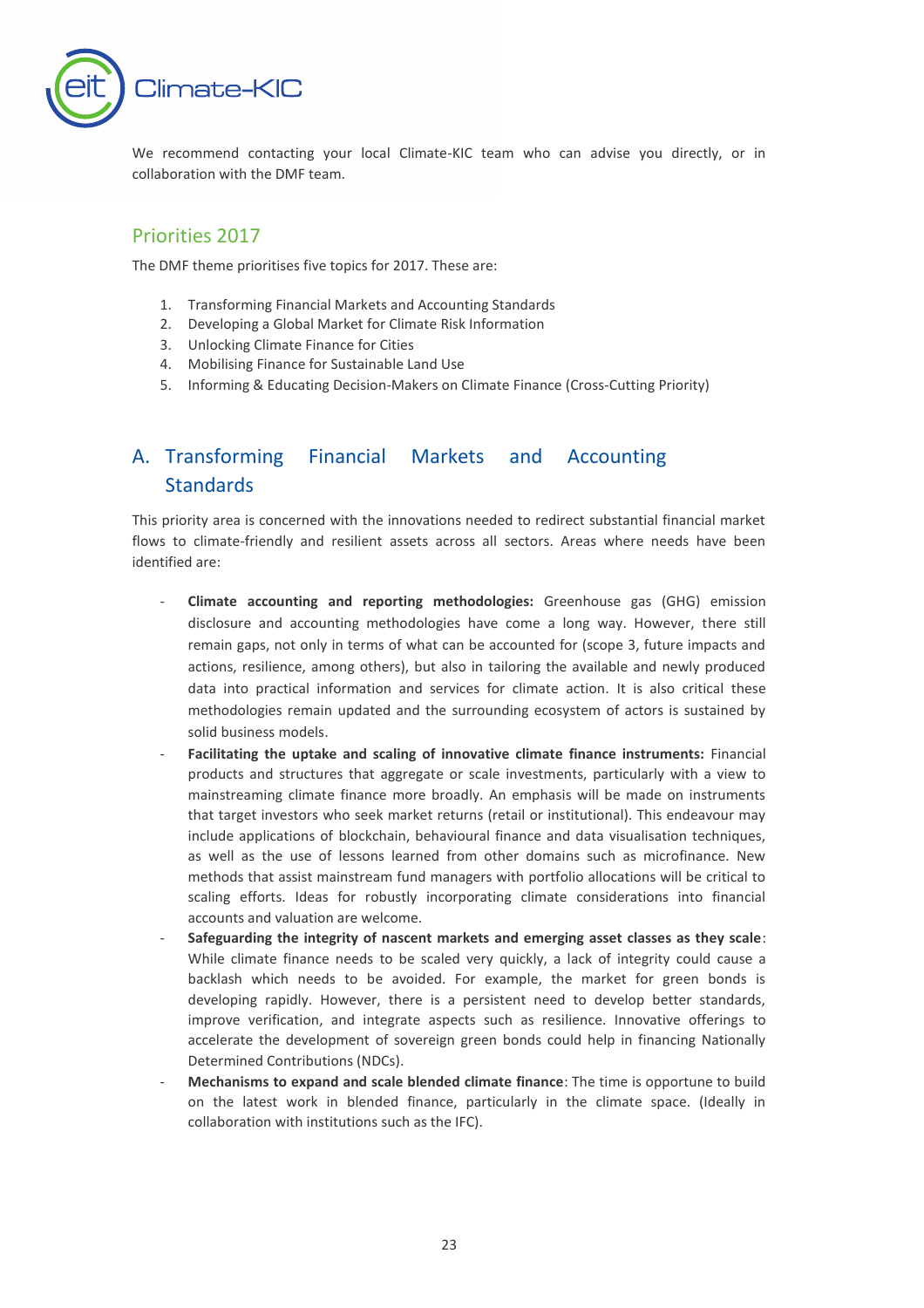

## B. Developing a Global Market for Climate Risk Information (Flagship Programme: OASIS)

Increasingly different parts of society are facing the need to plan for a riskier future as a result of inevitable global warming. While this has been bread and butter for the large segments of the insurance industry for decades, the need to plan ahead for de-risk has become an urgent need for city governments, energy modellers, commodity traders, infrastructure investors and engineers, health systems planners and a range of supply-chain dependent businesses, as often decisions have been made under conditions of imperfect market information. Climate-KIC addresses these challenges with its flagship program OASIS, which is an innovation community of expert organisations that:

- 1. Sets a standard for catastrophic risk data and models (via the non-profit entity OASIS LMF: http://www.oasislmf.org/)
- 2. Provides capacity building for risk data and models
- 3. Develops an online marketplace for risk data & models (OASIS Hub[: www.oasishub.co.uk/\)](http://www.oasishub.co.uk/)
- 4. Provides climate risk data and models that can be integrated in concrete end-user investment, insurance or planning decisions and thus builds confidence in this market

The 2017 priority is to demonstrate the use of climate risk models and data for concrete end-user applications (Point 4). To build the market momentum, they should aim to be compatible with the LMF standards and look towards the OASIS Hub as a potential route to market. We prioritize those projects that have strong involvement from investors, insurance, or end-users (e.g. urban planners, agri-business, infrastructure and utilities).

- **Cities:** Scalable climate risk models and data that help cities and investors assess risk and planning decisions. Novel approaches to assess vulnerability and provide damage functions. Market analysis on actual needs of municipalities and other city-level institutions (ideally in collaboration with a multiplier such as Rockefeller's 100 Resilient Cities). Novel approaches and interfaces to make decisions based on evidence around the costs and benefits of adaptation. *Interface with Urban Transition theme*
- Land Use: Novel approaches to use climate models and data to support insurance and longterm planning in light of both acute and chronic risks (changes in long-term climate patterns). *Interface with Sustainable Land Use theme*
- Health: To use climate risk data to assist the health sector to take appropriate climate adaptation and resilience actions linked to climate extremes and assist the health insurance sector to prepare adequately for such futures. *Ideally at interface with EIT Health.*
- **Education**: Analysis of what training is needed by data providers to build and upload usable products, training needs of non-insurance end-users to make use of climate risk data in their investment and planning decisions, novel training modules to start closing these gaps

In terms of geographic scope, we welcome work that targets beneficiaries in Europe, as well as in emerging and developing economies, where data availability is often a major challenge.

Across all of the above, we are interested in how data/models can lead to novel insurance business models and financial instruments like resilience bonds that incentivise investment into resilience.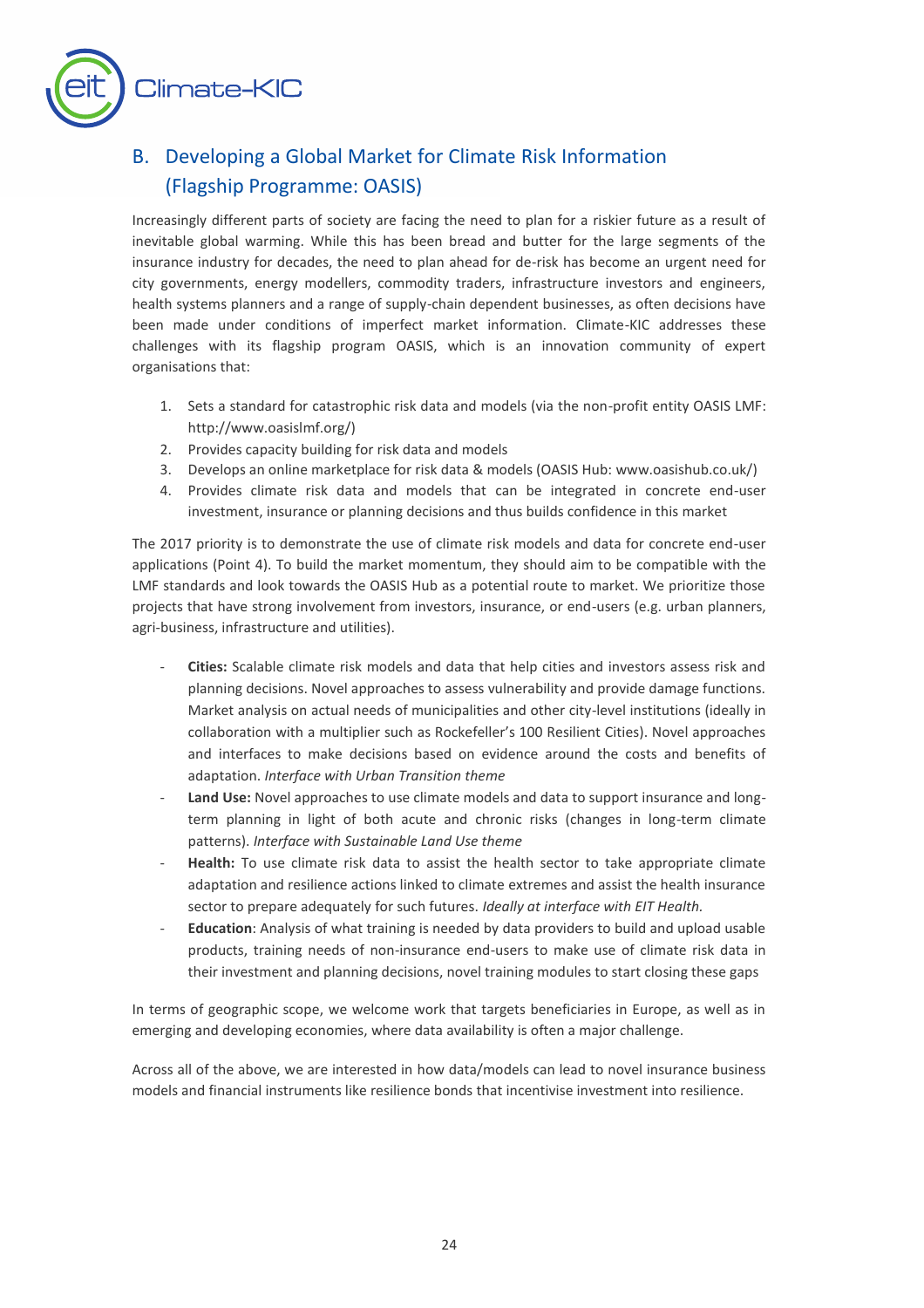

## C. Unlocking Climate Finance for Cities (Flagship Programme: LoCaL)

LoCaL is an innovation platform supporting cities, donors and investors that addresses the enormous challenge of unlocking climate finance for cities. In cities alone, \$4.5 to \$5.4 trillion per annum will have to be spent in the next 15 years to ensure a low carbon development path. Both public and private investors claim that "money is out there" waiting to be invested for urban projects, provided they are offered investment opportunities matching their expected returns, project size and other criteria. It becomes necessary to support and empower cities in generating a pipeline of bankable projects across the globe, develop investment mechanisms to fund low-carbon and resilient initiatives and ensure that cities actions have a lasting and meaningful impact.

The below highlights LOCAL's main 2017 priorities in short form. For more detail please contact your local innovation teams.

- **Impact Assessment tools.** Integrated and standardized solutions and frameworks for GHG accounting & monitoring at city level; Improved Green bonds impact assessment
- Investment. Novel investment mechanisms for, among others: Financing adaptation in cities, district-scale finance, accelerating building efficiency & retrofit investments; innovative project pooling; Improved Green bonds guidelines & verification services
- **Project Preparation.** Innovations to accelerate deal-flow generation; programmatic approaches to project preparation; creating synergies between various emerging project preparation facilities, creating one accessible common pipeline for investors, designing and sourcing bankable building energy efficiency projects in Eastern Europe (e.g. Poland and the Baltic states).
- **Training.** Small projects turning Climate-KIC Partner innovations into hands-on training for investors, planners and city decision-makers on accessing finance, developing bankable projects and measuring their impact.

The above priorities for 2017 are meant to give direction but are not exhaustive: other good ideas which can demonstrate how they can unlock significant climate finance for cities will be considered.

Please engage early with the LoCaL Programme Manager [\(victor.gancel@climate-kic.org\)](mailto:victor.gancel@climate-kic.org) prior to submitting proposals.

In 2017, collaboration with the Urban Transitions theme will be intensified. LoCaL empowers cities and investors by giving them the opportunity to participate to our innovation process: projects should demonstrate clear up-front support and involvement from these actors.

## D. Mobilising Finance for Sustainable Land Use

The Land Use sector represents a very important area to address both mitigation and adaptation challenges. However, due to the underlying, often fragmented market structures and the natural phenomena at play, the mobilization of finance based on solid decision metrics remains a challenge. The DMF theme therefore encourages ideas to come forward in the following areas:

- **Financial instruments fit for land use:** Innovative financial instruments to help scale investments into climate friendly agriculture/ and conservation of forest areas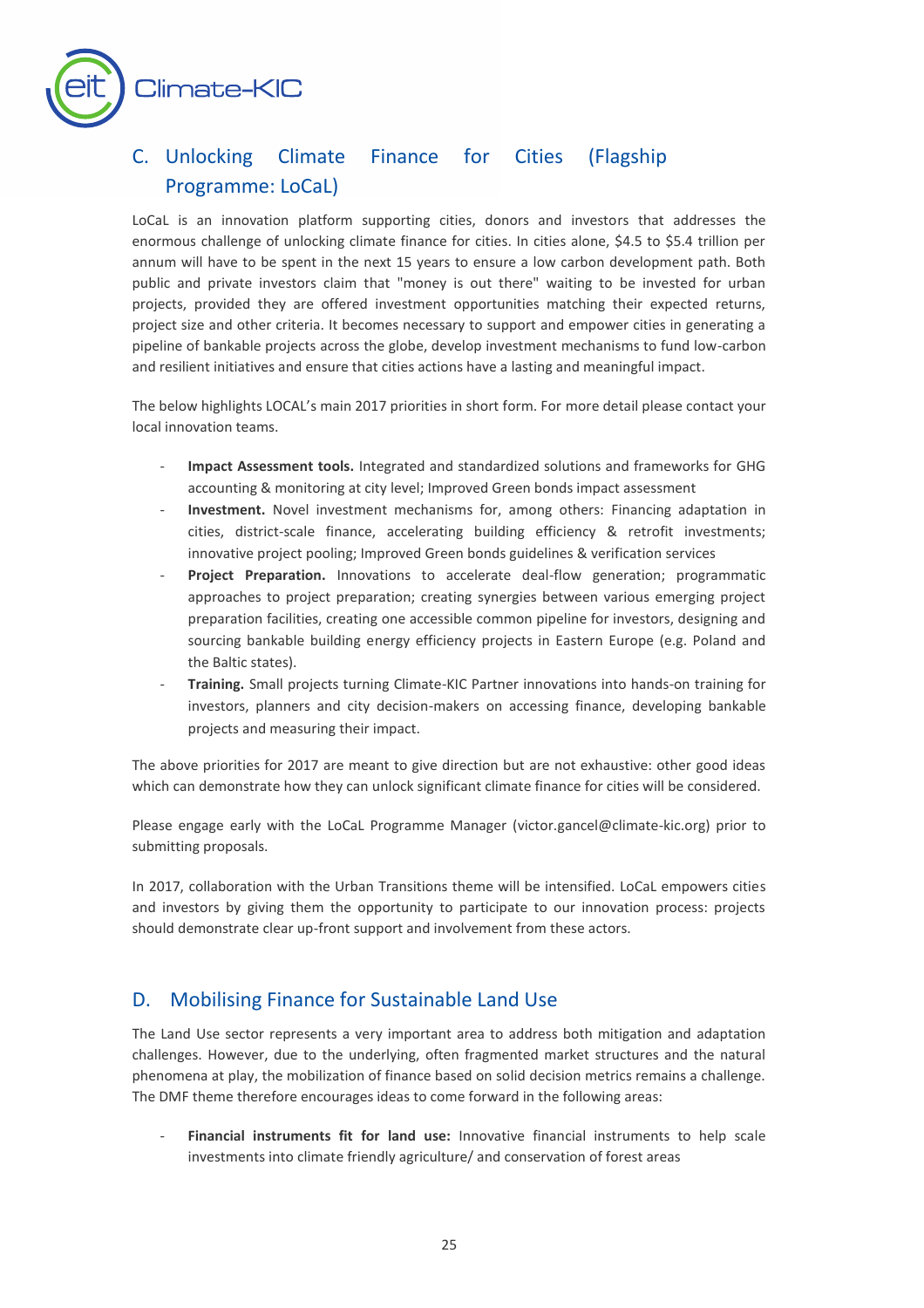

- Metrics to enable scaled-up investment: Ex ante and ex post assessment metrics that could help financial instruments to gain more acceptance and therefore attract more capital
- Interface between insurance and investment: Innovative and synergistic models of insurance and investment in the land use sector, often combining adaptation and mitigation benefits

This will be done in close collaboration with the Sustainable Land Use theme and, as concerns agriculture, especially the Climate Smart Agriculture Booster flagship.

## E. Informing and Educating Decision-Makers on Climate Finance (Cross-Cutting Priority)

The ultimate objective is to capture knowledge assets resulting from projects so that state-of-theart innovations can be widely scaled up and distributed amongst decision makers and project practitioners across all thematic areas.

DMF are looking to develop capacity-building and training modules including using best practices developed, tested and demonstrated under past and current Climate-KIC Partner projects. These modules will comprise a DMF catalogue of training modules that can be mixed and matched to the needs of the training recipients.

These training modules will use tried and tested capacity-building formats and delivery modes to offer these modules to the broader landscape of climate actors, whilst creating value for Climate KIC and its Partners. As a result, best practice and demonstrated innovations by Partners in all aspects of climate metrics and finance are invited to be turned into innovative training modules.

## F. Other Areas

Mobilizing finance for Sustainable Production Systems is expected to become a priority in 2018. To lay the groundwork for this, DMF will issue a call for a report in 2017 on the most innovative business models, metrics, and financial mechanisms are to drive the circular economy.

Any other idea that does not fit the above priorities will still be considered if it:

- Advances DMF Objectives and is consistent with its Key Activities (Section 2 above)
- Is scalable, replicable in or adaptable to other contexts or geographies
- Demonstrates end-user involvement and aims to or has achieved financial selfsustainability

Proponents of such ideas are asked to contact the Climate-KIC through their local offices as soon as possible.

## Case Studies

For case studies pleas[e download the Decision Metrics and Finance booklet.](http://www.climate-kic.org/wp-content/uploads/2015/09/161031_CIS_2016_Brochure_Decision_Metrics_and_Finance_A4_100DPI.pdf)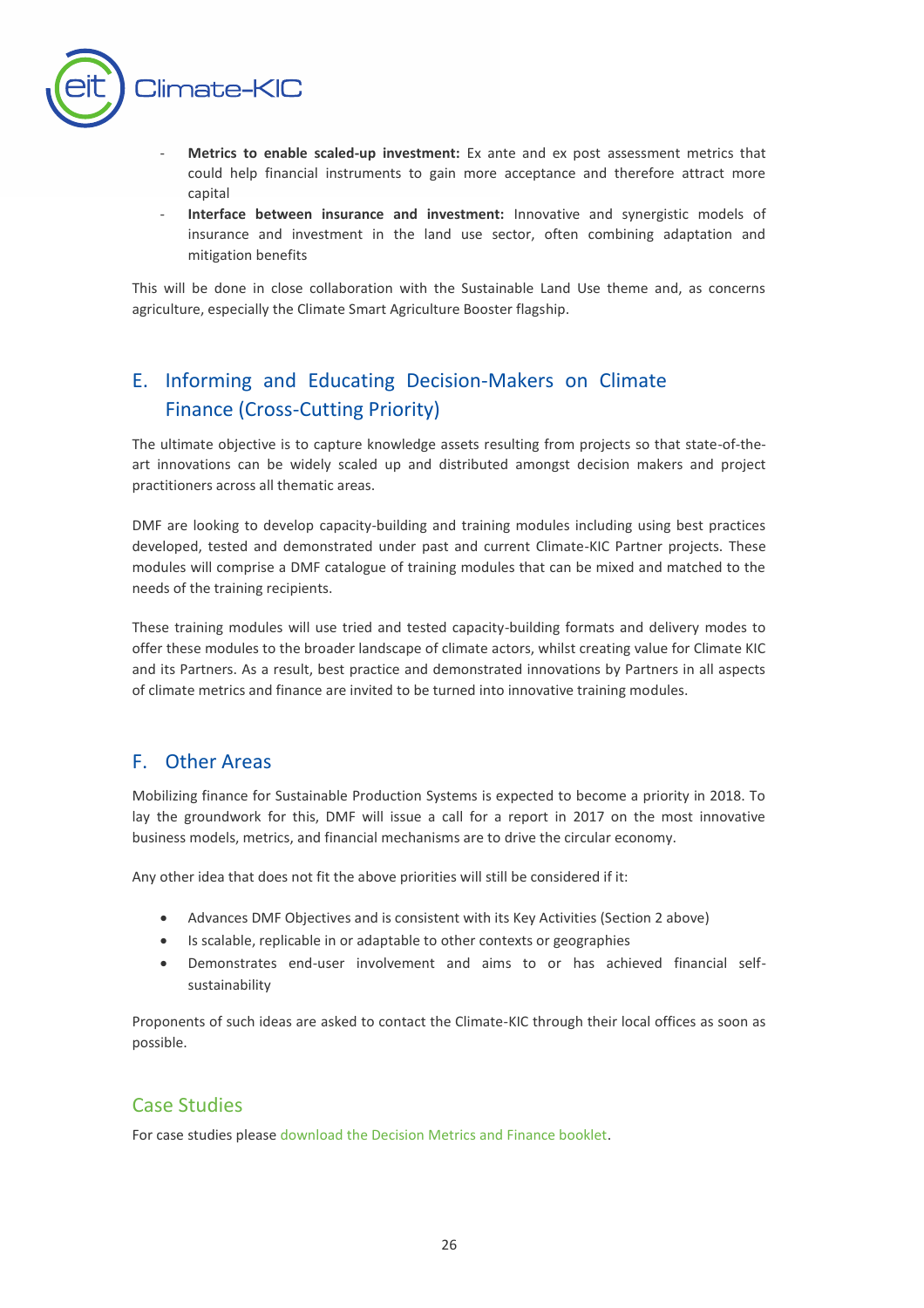

## <span id="page-26-0"></span>2.5 Education

To catalyse the creation of a low carbon society, the Education Theme aims to be a leading global centre of excellence: educating, inspiring, and empowering climate leaders and 'change agents' with creative and innovative scientific, policy and business solutions.

Climate-KIC Education offerings complement the existing education system and provide a creative approach to training entrepreneurs, innovators and leaders. In 2017, we will continue to empower top talent, educating students as well as professionals and executives to develop Europe's innovation pipeline and labour market for climate change mitigation and adaptation. Our programmes will work to deliver skills, knowledge, training, transition-thinking and clean technology in the 4 Climate-KIC thematic areas. In the Education theme, we understand that climate change education is an urgent need and should be interdisciplinary, action orientated, and holistic; integrating scientific, social, economic, cultural, policy and ethical dimensions.

## Key Activities

Climate-KIC Education focuses on 3 key areas: Business Education, Graduate Education, and Online Education:

- Business Education: Our climate business education adopts a learner-centric approach to help visionary leaders drive a low-carbon society. The Climate-KIC innovation pipeline activities simultaneously provide an opportunity to identify capacity gaps and to test the efficacy of business education offerings. Core activities within this area include:
	- Professional and Executive Education courses
	- Pioneers into Practice professional mobility
	- Certified Professional Framework
	- Case Study and Knowledge Product Development
	- Global Climathon
- Graduate Education: The Graduate School continues to provide one of the most effective platforms for Climate-KIC to actively engage core Partners, enabling joint value creation and integration with colleagues across the KIC community. Key activities include:
	- EIT Master and PhD label programmes
	- Journey Summer Schools
	- Catalyst PhD Summer Schools
	- Greenhouse pre-incubation programme
	- Spark inspirational lectures
- Online Education: The dynamic online learning system that is currently being rolled out is helping to transform ideas into action in line with our focus on impact. With its actionbased toolkits for key user groups, it's all about fostering innovation and making change happen. Key activities for 2017 include:
	- Leveraging platform for support to 4 themes
	- Strengthening cross-KIC collaboration
	- Developing paid course development services to institutions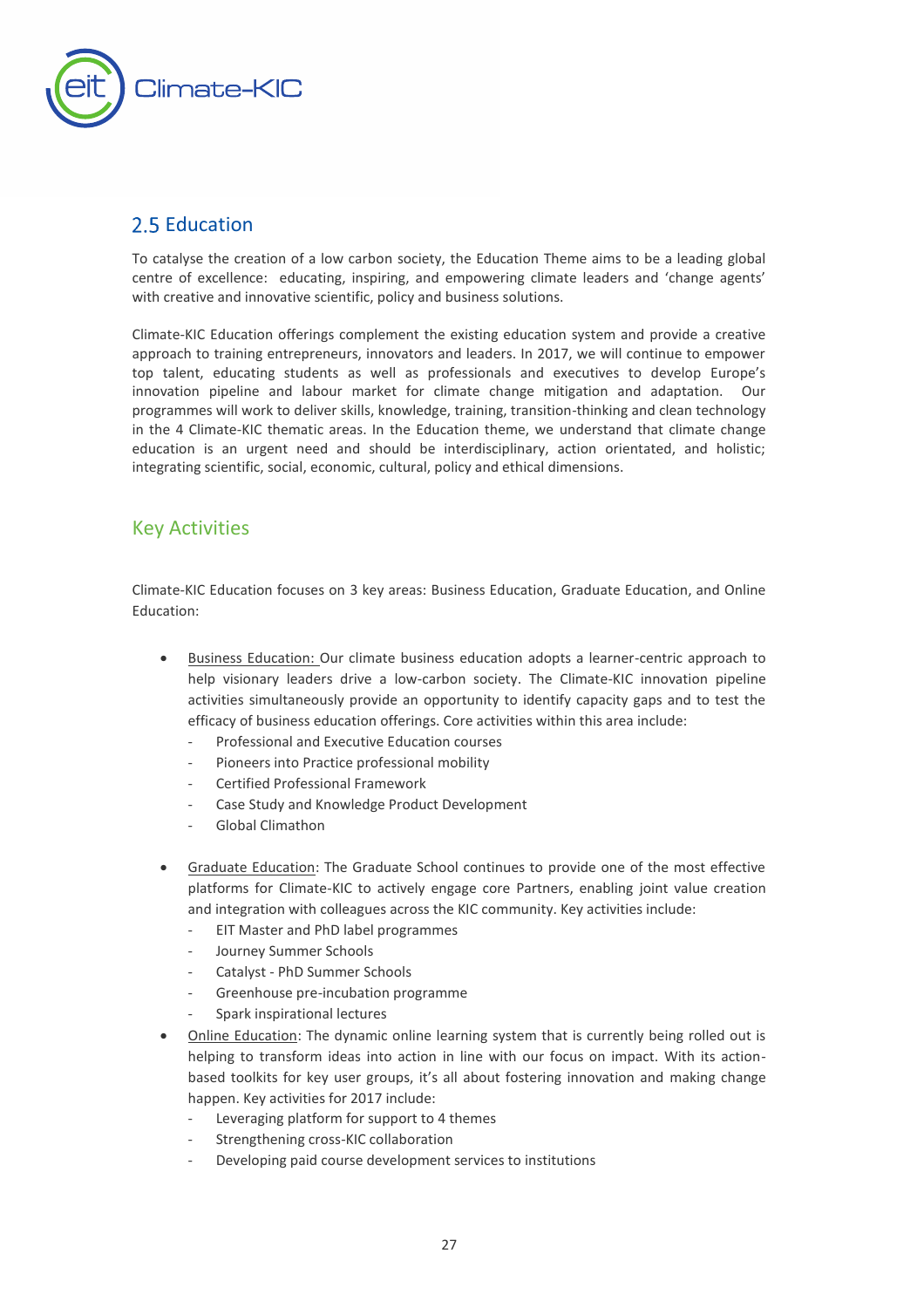

## Priorities 2017

Systemic climate change education is an urgent societal need and this will be prioritised in our 2017 portfolio. We will continue to evolve our interdisciplinary, action orientated and holistic approach across Graduate school (improving quality), Business school (improving scale) and Online education (improving quality and usage).

#### **A. Business School**

The focus for 2017 is: to extend the EIT brand to elite executive education delivered in collaboration with top tier business schools; establish a world leading professional competency framework (leading cross-KIC consortia); and train mid-career professionals in Europe and drive global impact and engagement through Climathon. Business education will help develop commercial revenue streams, provide immediate impetus to drive climate impact in organisations through human capital enhancement and extend the outreach of EIT and Climate-KIC brands globally.

#### **B. Graduate School**

We will focus on improving the quality and scale of impact by better linking our education partners and programmes to our Climate-KIC core Themes. This provides more opportunities for our alumni to get involved in other Climate-KIC activities. In 2017, Climate-KIC will continue to train graduate 'change agents' through EIT Label programmes and transform the students into young leaders through summer schools and pre-incubation programmes. It is a long term investment in the human capital of Europe, globally establishing EIT and Climate-KIC as the authoritative brand in climate education.

#### **C. Online Education**

In 2017, we will continue our cross-KIC co-operation, further exploiting the online education platform to support the Climate-KIC innovation activities of the core Themes. We will increase global outreach to niche audiences, continue to build revenue streams, and become an authoritative content provider for climate innovation.